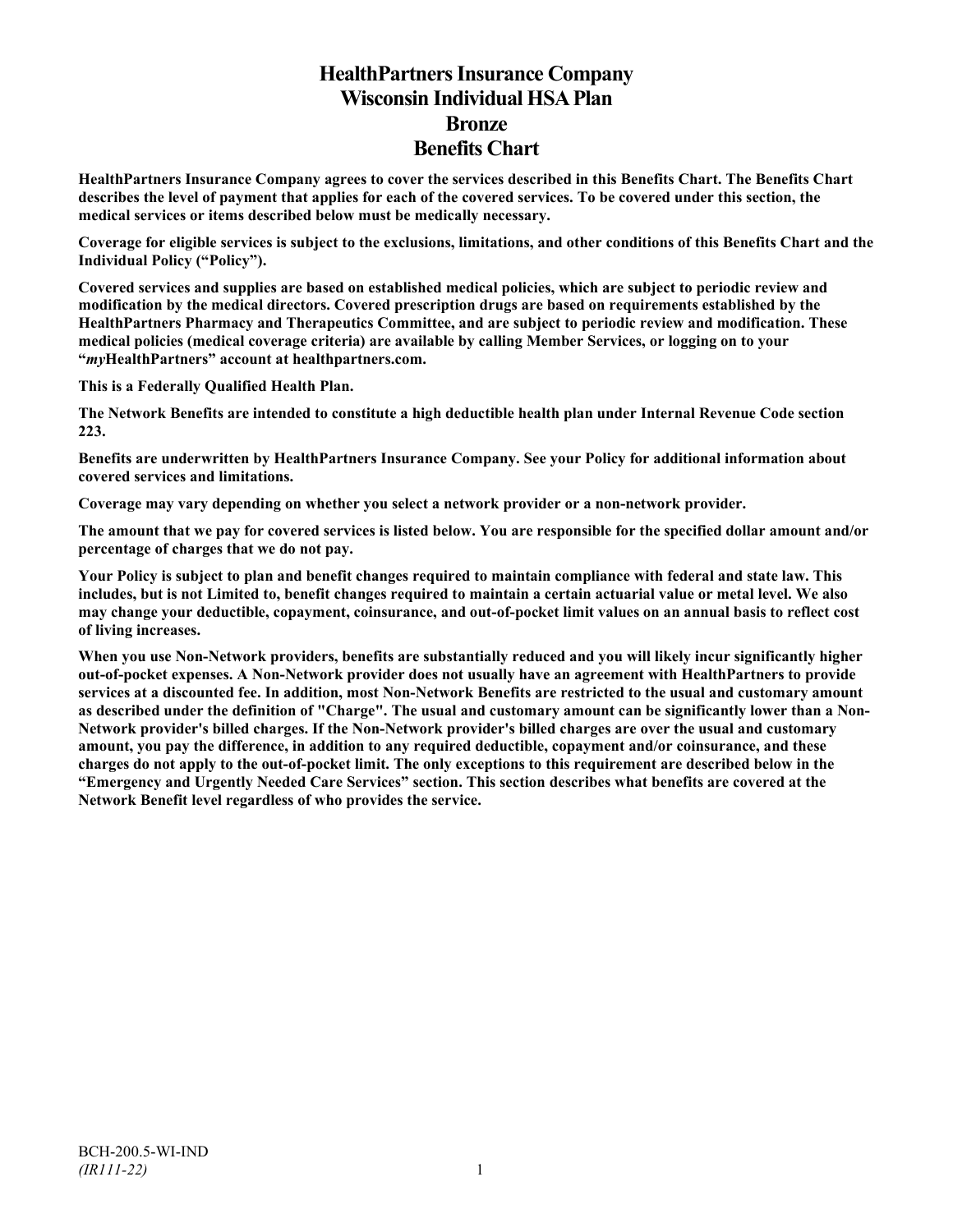## **These definitions apply to the Benefits Chart. They also apply to your Policy.**

| <b>Biosimilar Drug:</b> | A prescription drug, approved by the Food and Drug Administration (FDA), that the FDA has<br>determined is biosimilar to and interchangeable with a biological brand name drug. Biosimilar<br>drugs are not considered generic drugs and are not covered under the generic drug benefit.                                                                                                                                                                                                                                                                                                                                     |
|-------------------------|------------------------------------------------------------------------------------------------------------------------------------------------------------------------------------------------------------------------------------------------------------------------------------------------------------------------------------------------------------------------------------------------------------------------------------------------------------------------------------------------------------------------------------------------------------------------------------------------------------------------------|
| <b>Brand Name Drug:</b> | A prescription drug, approved by the Food and Drug Administration (FDA), that is manufactured,<br>sold or licensed for sale under a trademark by the pharmaceutical company that originally<br>researched and developed the drug. Brand name drugs have the same active-ingredient formula as<br>the generic version of the drug. However, generic drugs are manufactured and sold by other drug<br>manufacturers and are generally not available until after the patent on the brand name drug has<br>expired. A few brand name drugs may be covered at the generic benefit level if this is indicated on<br>the formulary. |
| <b>Calendar Year:</b>   | This is the 12-month period beginning 12:01 A.M. Central Time, on January 1, and ending 12:00<br>A.M. Central Time of the next following December 31.                                                                                                                                                                                                                                                                                                                                                                                                                                                                        |
| Charge:                 | For covered services delivered by a network provider, this is the provider's discounted fee for a<br>given medical/surgical service, procedure or item.                                                                                                                                                                                                                                                                                                                                                                                                                                                                      |
|                         | For covered services delivered by non-network providers, a contracted rate may apply if such<br>arrangement is available to HealthPartners.                                                                                                                                                                                                                                                                                                                                                                                                                                                                                  |
|                         | For the Usual and Customary Charge for covered services delivered by non-network providers,<br>our payment is calculated using one of the following options in the following order, depending on<br>availability: 1) a percentage of the Medicare fee schedule; 2) a comparable schedule if the service<br>is not on the Medicare fee schedule; or 3) a commercially reasonable rate for such service if a fee<br>schedule is not available.                                                                                                                                                                                 |
|                         | The Usual and Customary Charge is the maximum amount allowed that we consider in the<br>calculation of the payment of charges incurred for certain covered services. You must pay for any<br>charges above the usual and customary charge, and they do not apply to the out-of-pocket limit.                                                                                                                                                                                                                                                                                                                                 |
|                         | A charge is incurred for covered ambulatory medical and surgical services, on the date the service<br>or item is provided. A charge is incurred for covered inpatient services, on the date of admission to<br>a hospital. To be covered, a charge must be incurred on or after your effective date and on or<br>before the termination date.                                                                                                                                                                                                                                                                                |
|                         | Copayment/Coinsurance: The specified dollar amount, or percentage, of charges incurred for covered services, which we do<br>not pay, but which you must pay, each time you receive certain medical services, procedures or<br>items. Our payment for those covered services or items begins after the copayment or coinsurance<br>is satisfied. Covered services or items requiring a copayment or coinsurance are specified in this<br>Benefits Chart.                                                                                                                                                                      |
|                         | For services provided by a network provider:                                                                                                                                                                                                                                                                                                                                                                                                                                                                                                                                                                                 |
|                         | An amount which is listed as a flat dollar copayment is applied to a network provider's discounted<br>charges for a given service. However, if the network provider's discounted charges for a service or<br>item is less than the flat dollar copayment, you will pay the network provider's discounted charge.<br>An amount which is listed as a percentage of charges or coinsurance is based on the network<br>provider's discounted charges, calculated at the time the claim is processed, which may include an<br>agreed upon fee schedule rate for case rate or withhold arrangements.                               |
|                         | For services provided by a Non-Network provider:                                                                                                                                                                                                                                                                                                                                                                                                                                                                                                                                                                             |
|                         | Any copayment or coinsurance is applied to the lesser of the provider's charges or the usual and<br>customary charge for a service.                                                                                                                                                                                                                                                                                                                                                                                                                                                                                          |
|                         | A copayment or coinsurance is due at the time a service is provided, or when billed by the<br>provider. The copayment or coinsurance applicable for a scheduled visit with a network provider<br>will be collected for each visit, late cancellation and failed appointment.                                                                                                                                                                                                                                                                                                                                                 |
|                         |                                                                                                                                                                                                                                                                                                                                                                                                                                                                                                                                                                                                                              |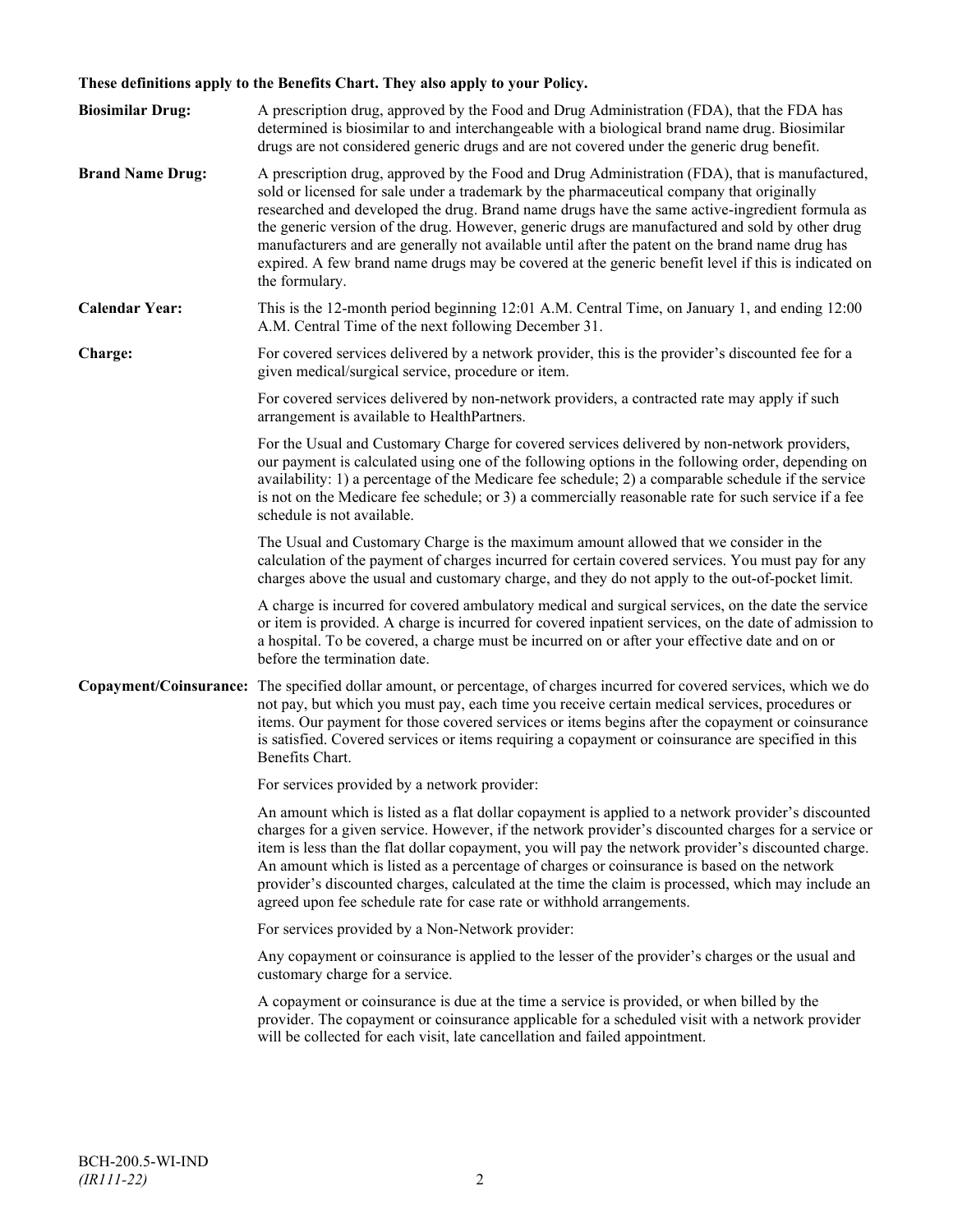| Deductible:                    | The specified dollar amount of charges incurred for covered services, which we do not pay, but an<br>enrollee or a family has to pay first in a calendar year. Our payment for those services or items<br>begins after the deductible is satisfied. For network providers, the amount of the charges that apply<br>to the deductible are based on the network provider's discounted charges, calculated at the time<br>the claim is processed, which may include an agreed upon fee schedule rate for case rate or<br>withhold arrangements. For non-network providers, the amount of charges that apply to the<br>deductible are the lesser of the provider's charges or the usual and customary charge for a service. |
|--------------------------------|-------------------------------------------------------------------------------------------------------------------------------------------------------------------------------------------------------------------------------------------------------------------------------------------------------------------------------------------------------------------------------------------------------------------------------------------------------------------------------------------------------------------------------------------------------------------------------------------------------------------------------------------------------------------------------------------------------------------------|
|                                | Any amounts paid or reimbursed by a third party, including, but not Limited to: point of service<br>rebates, manufacturer coupons, manufacturer debit cards or other forms of direct reimbursement to<br>an Insured for a product or service, will not apply toward your deductible, to the extent permitted<br>under state and federal law.                                                                                                                                                                                                                                                                                                                                                                            |
|                                | Your plan has an embedded deductible. This means once a member meets the individual<br>deductible, the plan begins paying benefits for that person. If two or more members of the family<br>meet the family deductible, the plan begins paying benefits for all members of the family,<br>regardless of whether each member has met the individual deductible. However, a member may<br>not contribute more than the individual deductible toward the family deductible.                                                                                                                                                                                                                                                |
|                                | All services are subject to the deductible unless otherwise indicated below in this Benefits Chart.                                                                                                                                                                                                                                                                                                                                                                                                                                                                                                                                                                                                                     |
| Formulary:                     | This is a current list, which may be revised from time to time, of prescription drugs, medications,<br>equipment and supplies covered by us as indicated in this Benefits Chart which are covered at the<br>highest benefit level. Some drugs on the formulary may require prior authorization to be covered<br>as formulary drugs. The formulary, and information on drugs that require prior authorization, are<br>available by calling Member Services, or logging on to your "myHealthPartners" account at<br>healthpartners.com.                                                                                                                                                                                   |
| <b>Generic Drug:</b>           | A prescription drug, approved by the Food and Drug Administration (FDA), that the FDA has<br>determined is comparable to a brand name drug product in dosage form, strength, route of<br>administration, quality, intended use and documented bioequivalence. Generally, generic drugs<br>cost less than brand name drugs. Some brand name drugs may be covered at the generic drug<br>benefit level if this is indicated on the formulary.                                                                                                                                                                                                                                                                             |
| <b>Non-Formulary Drug:</b>     | This is a prescription drug, approved by the Food and Drug Administration (FDA), that is not on<br>the formulary, is medically necessary and is not investigative or experimental or otherwise<br>excluded under your Policy.                                                                                                                                                                                                                                                                                                                                                                                                                                                                                           |
| <b>Out-of-Pocket Expenses:</b> | You pay the specified copayments/coinsurance and deductibles applicable for particular services,<br>subject to the out-of-pocket limit described below. These amounts are in addition to the monthly<br>enrollment payments.                                                                                                                                                                                                                                                                                                                                                                                                                                                                                            |
| <b>Out-of-Pocket Limit:</b>    | You pay the copayments/coinsurance and deductibles for covered services, to the individual or<br>family out-of-pocket limit. Thereafter we cover 100% of charges incurred for all other covered<br>services, for the rest of the calendar year. You pay amounts greater than the out-of-pocket limit if<br>you exceed any visits or day limits.                                                                                                                                                                                                                                                                                                                                                                         |
|                                | Non-Network Benefits above the usual and customary charge (see definition of charge above) do<br>not apply to the out-of-pocket limit.                                                                                                                                                                                                                                                                                                                                                                                                                                                                                                                                                                                  |
|                                | Non-Network Benefits for transplant surgery do not apply to the out-of-pocket limit.                                                                                                                                                                                                                                                                                                                                                                                                                                                                                                                                                                                                                                    |
|                                | You are responsible to keep track of the out-of-pocket expenses. Contact our Member Services<br>department for assistance in determining the amount paid by the enrollee for specific eligible<br>services received. Claims for reimbursement under the out-of-pocket limit provisions are subject<br>to the same time limits and provisions described under the "Claims Provisions" section of the<br>Contract.                                                                                                                                                                                                                                                                                                        |
| <b>Specialty Drug List:</b>    | This is a current list, which may be revised from time to time, of prescription drugs, medications,<br>equipment and supplies, which are typically bio-pharmaceuticals. The purpose of a specialty drug<br>list is to facilitate enhanced monitoring of complex therapies used to treat specific conditions.<br>Specialty drugs are covered by us as indicated in this Benefits Chart. The specialty drug list is<br>available by calling Member Services, or logging on to your "myHealthPartners" account at<br>healthpartners.com                                                                                                                                                                                    |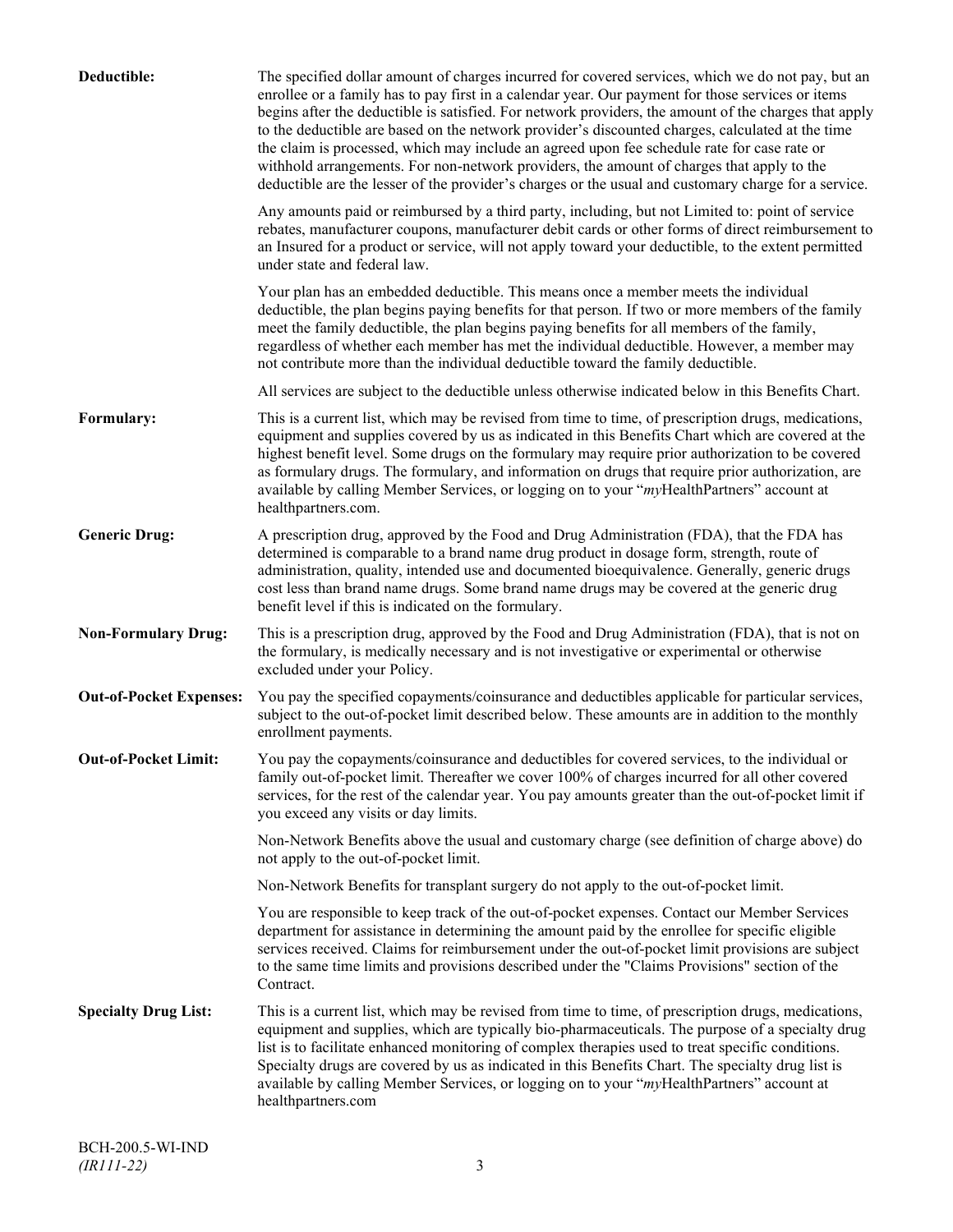## **DEDUCTIBLES AND OUT-OF-POCKET LIMITS**

#### **Individual Calendar Year Deductible**

| <b>Network Benefits</b> | <b>Non-Network Benefits</b> |
|-------------------------|-----------------------------|
| $\frac{$7,400}{}$       | \$20,000                    |

#### **Family Calendar Year Deductible**

| <b>Network Benefits</b> | <b>Non-Network Benefits</b> |
|-------------------------|-----------------------------|
| \$14,000                | \$40,000                    |

Your individual and family deductible amounts may be indexed to allow for changes under Federal rules.

Your Policy has an embedded deductible. This means once you meet the individual deductible, we begin paying benefits. If two or more covered members of the family meet the family deductible, we begin paying benefits for all covered members of the family, regardless of whether each member has met the individual deductible. However, you may not contribute more than the individual deductible amount towards the family deductible.

Separate deductibles must be satisfied under the Network Benefits and Non-Network Benefits.

Any amounts paid or reimbursed by a third party, including but not Limited to: point of service rebates, manufacturer coupons, manufacturer debit cards or other forms of direct reimbursement to an Insured for a product or service, will not apply toward your deductible, to the extent permitted under state and federal law.

#### **Individual Calendar Year Out-of-Pocket Limit**

| <b>Network Benefits</b> | <b>Non-Network Benefits</b> |
|-------------------------|-----------------------------|
| \$7,000                 | None.                       |

#### **Family Calendar Year Out-of-Pocket Limit**

| Network Benefits       | <b>Non-Network Benefits</b> |
|------------------------|-----------------------------|
| $\frac{1}{2}$ \$14,000 | None.                       |

Your individual and family out-of-pocket amounts may be indexed to allow for changes under Federal rules.

Separate Out-of-Pocket Limits must be satisfied under Network Benefits and Non-Network Benefits.

Non-Network Benefits above the usual and customary charge will not apply to the individual or family Out-of-Pocket.

Any amounts paid or reimbursed by a third party, including but not Limited to: point of service rebates, manufacturer coupons, manufacturer debit cards or other forms of direct reimbursement to an Insured for a product or service, will not apply as an outof-pocket expense, to the extent permitted under state and federal law.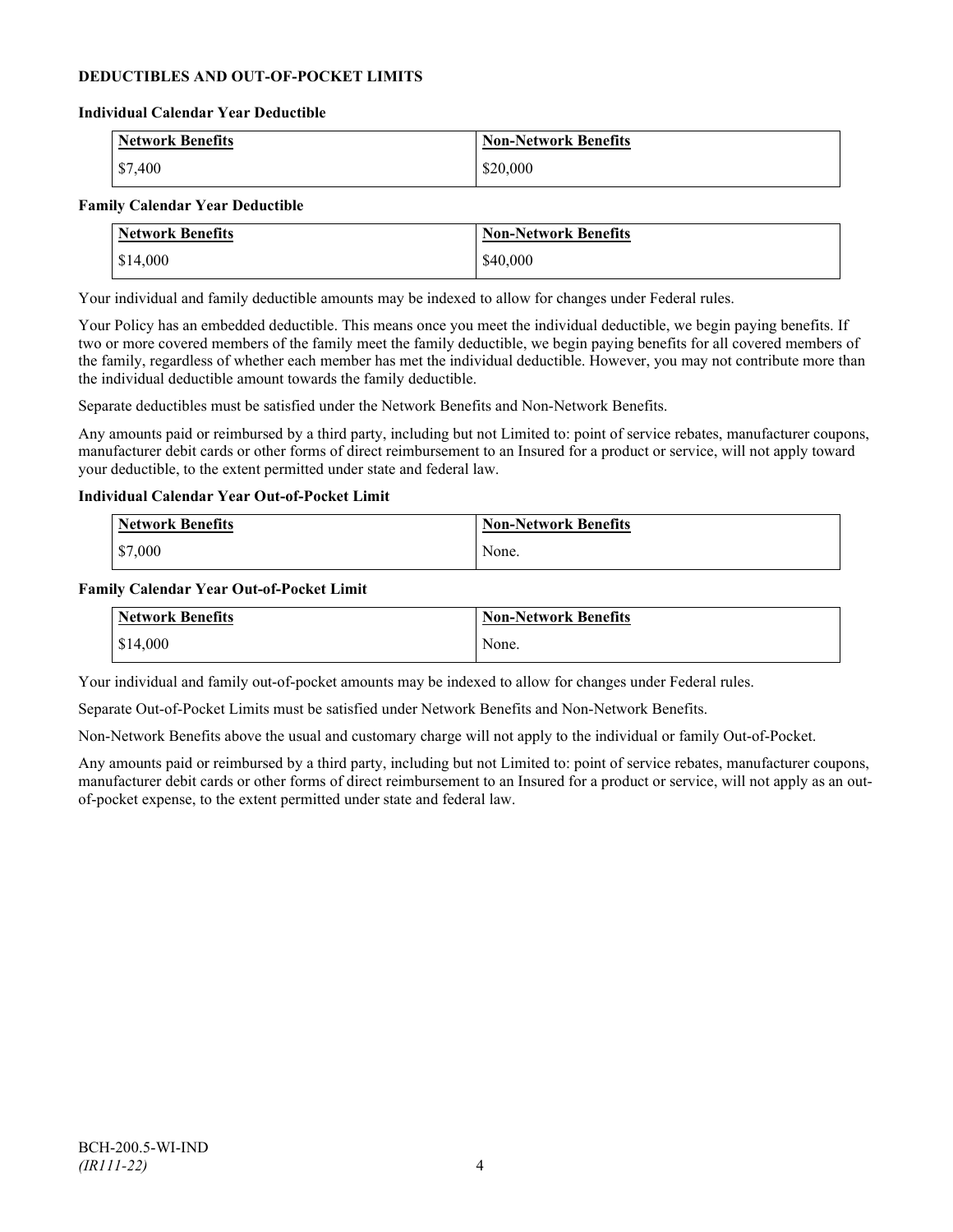## **AMBULANCE AND MEDICAL TRANSPORTATION**

## **Covered Services:**

We cover ambulance and medical transportation for medical emergencies.

We also cover medically necessary, non-emergency transportation if it meets our medical coverage criteria.

Covered services are based on established medical policies, which are subject to periodic review and modification by the medical directors. These medical policies (medical coverage criteria) and applicable prior authorization requirements are available by calling Member Services, or logging on to your "*my*HealthPartners" account a[t healthpartners.com.](http://www.healthpartners.com/)

| <b>Network Benefits</b>       | <b>Non-Network Benefits</b> |
|-------------------------------|-----------------------------|
| 100% of the charges incurred. | See Network Benefits.       |

## **Not Covered:**

See "Services Not Covered" in your Policy.

## **AUTISM SERVICES**

## **Covered Services:**

We cover prior authorized evidence-based intensive-level and non-intensive-level treatment of autism spectrum disorders (autism disorder, Asperger's syndrome or pervasive development disorder not otherwise specified).

Covered services are based on established medical policies, which are subject to periodic review and modification by the medical directors. These medical policies (medical coverage criteria) are available by calling Member Services, or logging on to your "*my*HealthPartners" account at [healthpartners.com.](http://www.healthpartners.com/)

Your network provider will coordinate the prior authorization process for any autism treatment services. You may call Member Services at 952-967-7540 or toll-free at 866-232-1166 if you have any questions or concerns regarding the authorization process.

Please call Member Services at 952-967-7540 or toll-free at 866-232-1166 to request authorization for autism treatment services from a Non-Network provider.

**Intensive-level services for children diagnosed with autism spectrum disorders.** Intensive-level services must begin on or after 2 years of age and end before 9 years of age. Intensive-level services, on average, are services provided for more than 20 hours of treatment per week. (The average number of hours a week is calculated over a 6-month period.)

| Network Benefits                         | <b>Non-Network Benefits</b>              |
|------------------------------------------|------------------------------------------|
| 100% of the charges incurred.            | 50% of the charges incurred.             |
| Limited to 240 visits per calendar year. | Limited to 240 visits per calendar year. |

The maximum number of visits is combined for Network Benefits and Non-Network Benefits. Visit limits are based on minimum coverage amount available at the time of publication. Additional visits may be available if required due to revised minimum coverage amounts issued by the Office of the Commissioner of Insurance. See our medical coverage criteria for current visit limits.

## **Intensive-Level Services Lifetime Maximum Benefit**

| <b>Network Benefits</b>                                              | <b>Non-Network Benefits</b>                                          |
|----------------------------------------------------------------------|----------------------------------------------------------------------|
| 4 years of cumulative services under this plan or any<br>other plan. | 4 years of cumulative services under this plan or any<br>other plan. |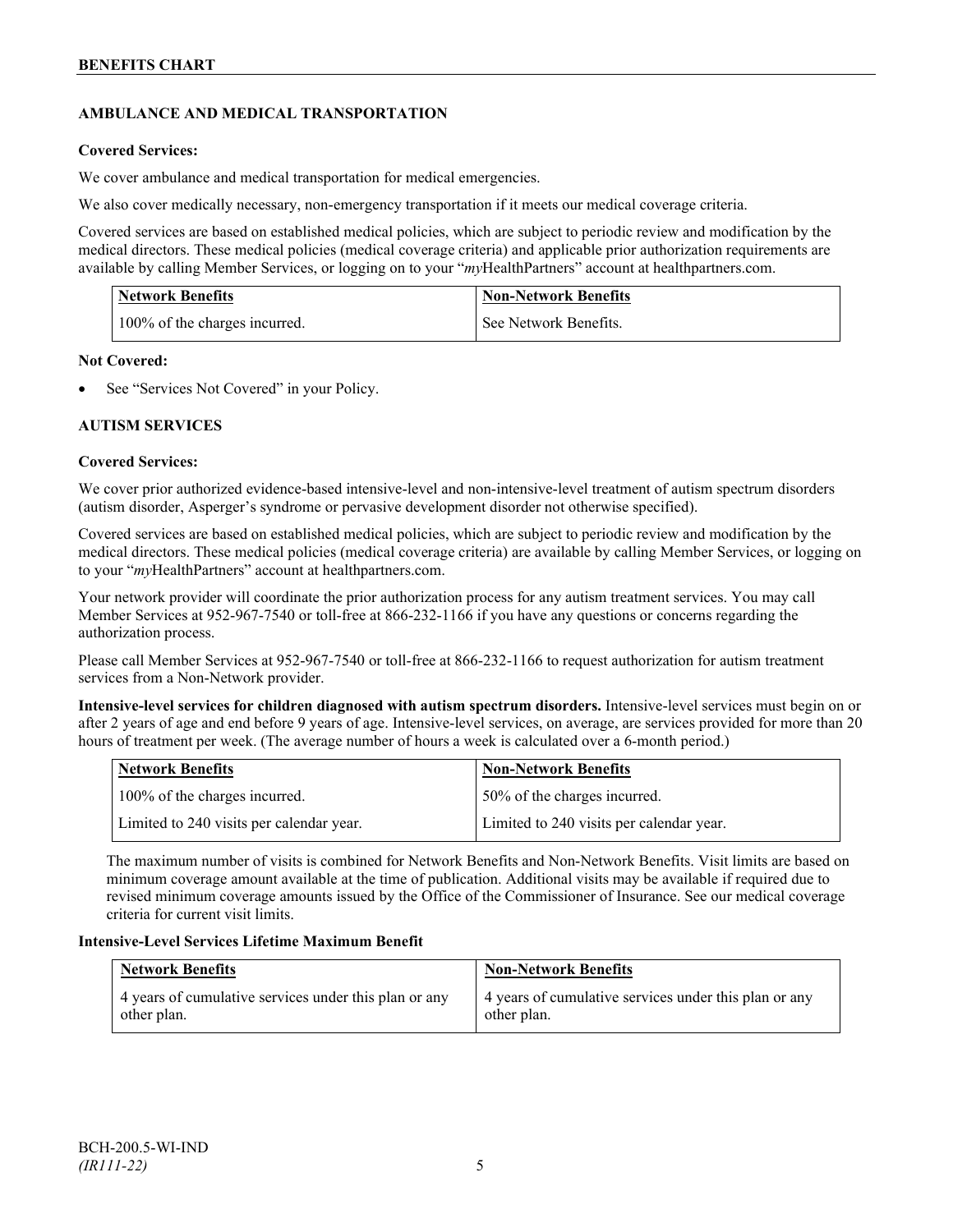### **Non-intensive-level services for Insureds diagnosed with autism spectrum disorders**

| Network Benefits                         | <b>Non-Network Benefits</b>              |
|------------------------------------------|------------------------------------------|
| 100% of the charges incurred.            | 50% of the charges incurred.             |
| Limited to 120 visits per calendar year. | Limited to 120 visits per calendar year. |

The maximum number of visits is combined for Network Benefits and Non-Network Benefits. Visit limits are based on minimum coverage amount available at the time of publication. Additional visits may be available if required due to revised minimum coverage amounts issued by the Office of the Commissioner of Insurance. See our medical coverage criteria for current visit limits.

### **Not Covered:**

See "Services Not Covered" in your Policy.

## **BEHAVIORAL HEALTH SERVICES**

## **Covered Services:**

Covered services are based on established medical policies, which are subject to periodic review and modification by the medical directors. These medical policies (medical coverage criteria) are available by calling Member Services, or logging on to your "*my*HealthPartners" account at [healthpartners.com.](http://www.healthpartners.com/)

**Transitional treatment services.** These are services for the treatment of nervous or mental disorders, and substance use disorders which are provided to an Insured in a less restrictive manner than are inpatient hospital services but in a more intensive manner than are outpatient services. Transitional treatment services are services offered by a provider, and certified by the Wisconsin Department of Health Services for each of the following (except the last bulleted item):

- Mental health services for covered adults in a day treatment program.
- Mental health services for covered children in a day hospital treatment program.
- Services for persons with chronic mental illness provided through a community support program.
- Residential treatment programs for dependent covered persons with substance use disorder.
- Substance use disorder services in a day treatment program.
- Services for persons who are experiencing a mental health crisis or who are in a situation likely to turn into a mental health crisis if support is not provided.
- Intensive outpatient programs for the treatment of psychoactive substance use disorders provided in accordance with the patient placement criteria of the American Society of Addiction Medicine.

## **Mental health services**

We cover services for mental health diagnoses as described in the Diagnostic and Statistical Manual of Mental Disorders – Fifth Edition (DSM 5) (most recent edition).

We provide coverage for mental health treatment ordered by a Wisconsin court under a valid court order that is issued on the basis of a behavioral care evaluation performed by a licensed psychiatrist or doctoral level licensed psychologist, which includes a diagnosis and an individual treatment plan for care in the most appropriate, least restrictive environment. We must be given a copy of the court order and the behavioral care evaluation, and the service must be a covered benefit under your Policy, and the service must be provided by a network provider, or other provider as required by law.

**Outpatient services:** We cover medically necessary outpatient professional mental health services for evaluation, crisis intervention, and treatment of mental health disorders.

A comprehensive diagnostic assessment will be used as the basis for a determination by a mental health professional, concerning the appropriate treatment and the extent of services required.

Outpatient services we cover for a diagnosed mental health condition include the following:

- Individual, group, family and multi-family therapy;
- Medication management provided by a physician, certified nurse practitioner, or physician's assistant;
- Psychological testing services for the purposes of determining the differential diagnoses and treatment planning for patients currently receiving behavioral health services;
- Partial hospitalization services in a licensed hospital or community mental health center;

BCH-200.5-WI-IND *(IR111-22)* 6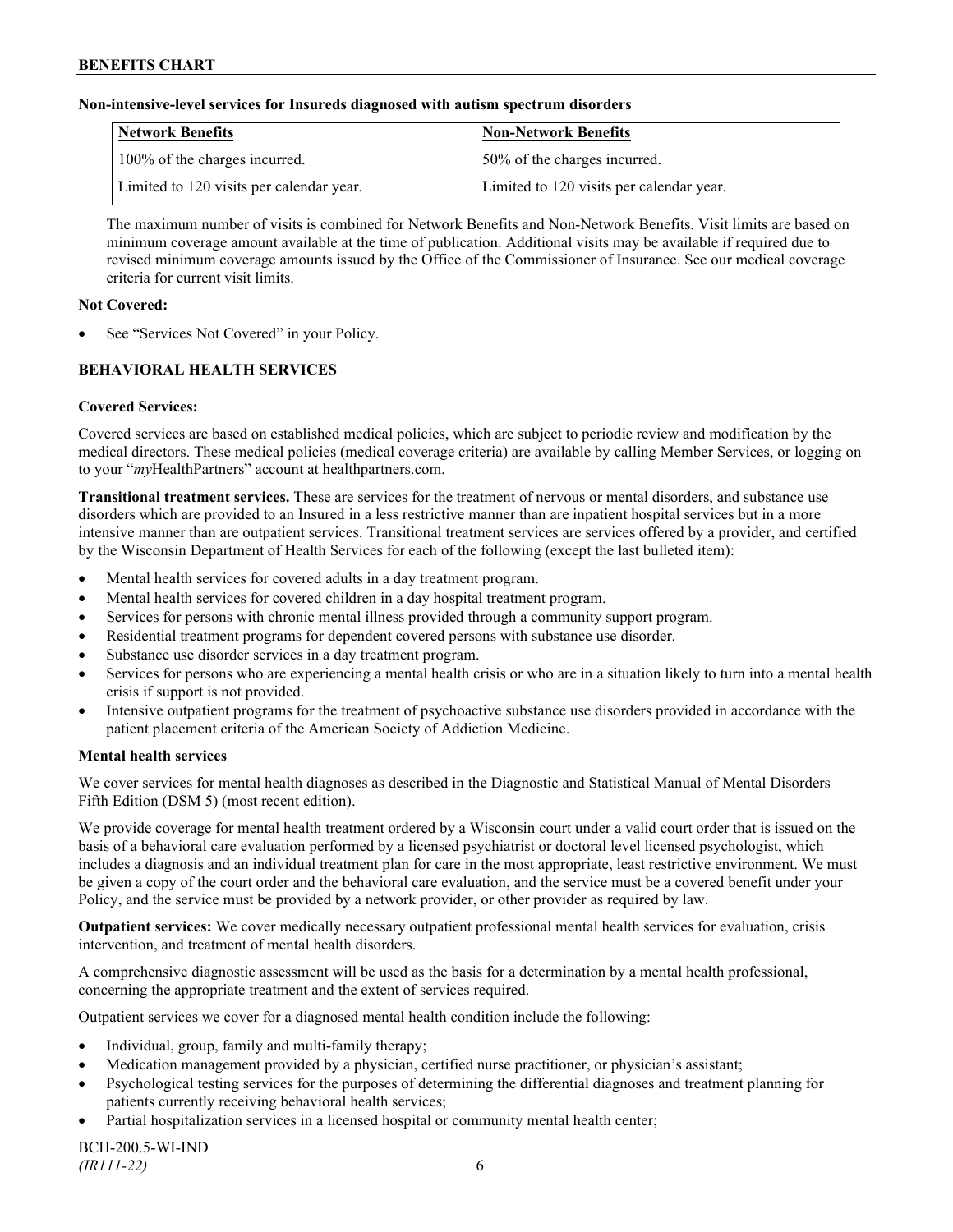- Psychotherapy and nursing services provided in the home if authorized by us; and
- Treatment for gender dysphoria.

| <b>Network Benefits</b>       | <b>Non-Network Benefits</b>  |
|-------------------------------|------------------------------|
| 100% of the charges incurred. | 50% of the charges incurred. |

## **Group therapy**

| <b>Network Benefits</b>       | <b>Non-Network Benefits</b>  |
|-------------------------------|------------------------------|
| 100% of the charges incurred. | 50% of the charges incurred. |

## **Inpatient services, including mental health residential treatment services:** We cover the following:

- Medically necessary inpatient services in a hospital or licensed residential treatment facility and professional services for treatment of mental health disorders. Medical stabilization is covered under inpatient hospital services in the "Hospital and Skilled Nursing Facility Services" section.
- Medically necessary mental health residential treatment service. This care must be authorized by us and provided by a hospital or residential behavioral health treatment facility licensed by the local state or Department of Health and Human Services. Services not covered under this benefit include halfway houses, group homes, extended care facilities, shelter services, correctional services, detention services, group residential services, foster care services and wilderness programs.

| Network Benefits              | <b>Non-Network Benefits</b>  |
|-------------------------------|------------------------------|
| 100% of the charges incurred. | 50% of the charges incurred. |

**Transitional treatment services:** We cover transitional treatment services described above for treatment of mental and nervous disorders**.**

| Network Benefits              | Non-Network Benefits         |
|-------------------------------|------------------------------|
| 100% of the charges incurred. | 50% of the charges incurred. |

## **Substance use disorder (SUD) treatment services**

We cover medically necessary services for assessments by a licensed alcohol and drug counselor and treatment of substance use disorders as defined in the latest edition of the DSM 5.

**Outpatient services:** We cover medically necessary outpatient professional services for diagnosis and treatment of substance use disorders. Substance use disorder treatment services must be provided by a program licensed by the local Department of Health Services.

Outpatient services we cover for a diagnosed substance use disorder include the following:

- Individual, group, family, and multi-family therapy provided in an office setting; and
- Opiate replacement therapy including methadone and buprenorphine treatment.

| <b>Network Benefits</b>       | <b>Non-Network Benefits</b>  |
|-------------------------------|------------------------------|
| 100% of the charges incurred. | 50% of the charges incurred. |

**Inpatient services:** We cover the following:

- Medically necessary inpatient services in a hospital or a licensed residential primary treatment center.
- Services provided in a hospital that is licensed by the local state and accredited by Medicare; and
- Detoxification services in a hospital or community detoxification facility if it is licensed by the local Department of Health Services.

| <b>Network Benefits</b>       | <b>Non-Network Benefits</b>  |
|-------------------------------|------------------------------|
| 100% of the charges incurred. | 50% of the charges incurred. |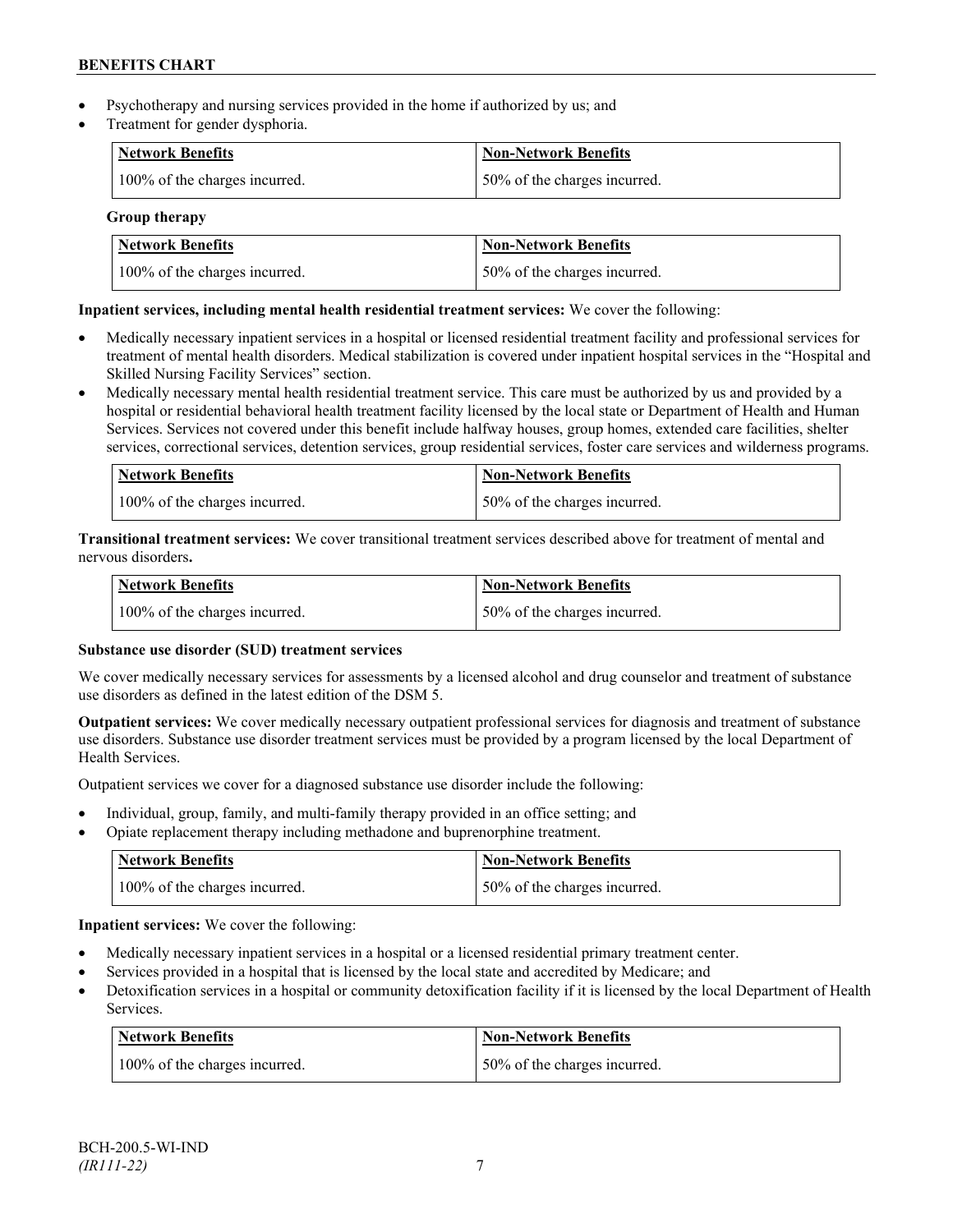**Transitional treatment services:** We cover transitional treatment services described above for treatment of substance use disorder.

| Network Benefits              | <b>Non-Network Benefits</b>  |
|-------------------------------|------------------------------|
| 100% of the charges incurred. | 50% of the charges incurred. |

**Out of area services for Wisconsin students:** If a dependent child is a student located in a school in Wisconsin, but outside of our service area, we cover mental health and substance use disorder services as required under Wisconsin Statute 609.655.

- The student may have a clinical assessment from a local, non-network mental health or substance use disorder treatment provider at the network benefit level when prior authorized by us.
- If outpatient services are recommended in the clinical assessment, five outpatient visits from a non-network provider will be covered at the network benefit level.
- Our Medical Director will determine the need for continuing treatment by the non-network provider; additional visits may be approved.
- Coverage for the outpatient services will not be provided if the recommended treatment would keep the student from attending school on a regular basis or if the student is no longer attending the school full-time.

This benefit is subject to the limitations shown in this "Behavioral Health Services" section.

| Network Benefits              | Non-Network Benefits         |
|-------------------------------|------------------------------|
| 100% of the charges incurred. | 50% of the charges incurred. |

A dependent child enrolled in a school outside of Wisconsin in not eligible for the benefit.

#### **Not Covered:**

See "Services Not Covered" in your Policy.

## **CHIROPRACTIC SERVICES**

## **Covered Services:**

We cover chiropractic services for rehabilitative care. Chiropractic services are adjustments to any abnormal articulations of the human body, especially those of the spinal column, for the purpose of giving freedom of action to impinged nerves that may cause pain or deranged function.

Massage therapy which is performed in conjunction with other treatment/modalities by a chiropractor, is part of a prescribed treatment plan and is not billed separately is covered.

| <b>Network Benefits</b>       | Non-Network Benefits         |
|-------------------------------|------------------------------|
| 100% of the charges incurred. | 50% of the charges incurred. |

## **Not Covered:**

- Massage therapy for the purpose of comfort or convenience of the Insured.
- See "Services Not Covered" in your Policy.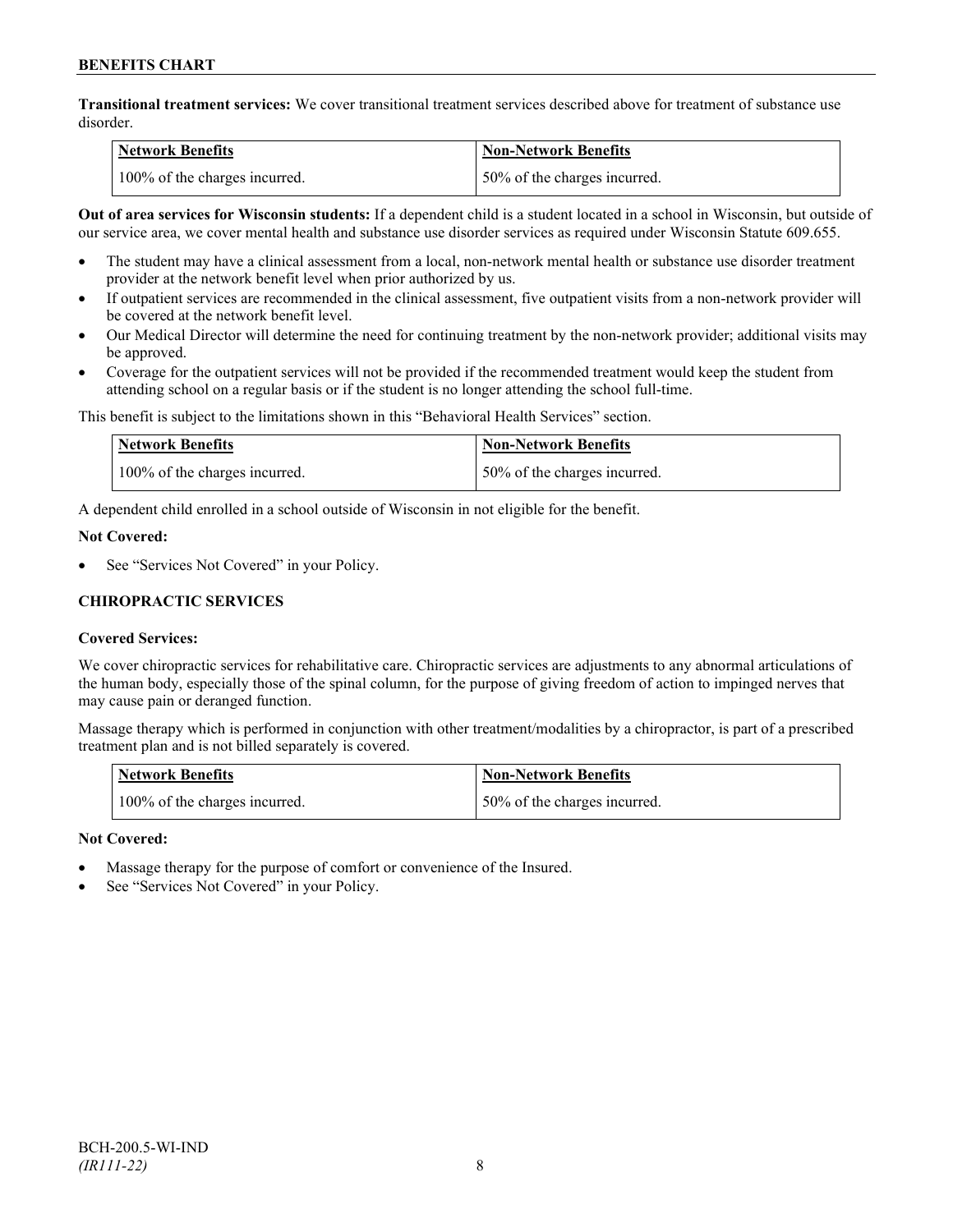## **CLINICAL TRIALS**

## **Covered Services:**

We cover certain routine services if you participate in a Phase I, Phase II, Phase III or Phase IV approved clinical trial that is conducted in relation to the prevention, detection, or treatment of cancer or other life-threatening disease or condition as defined in the Affordable Care Act. Approved clinical trials include (1) federally funded trials when the study or investigation is approved or funded by any of the federal agencies defined in the Public Health Services Act, section 2709 (d) (1) (A); (2) the study or investigation is conducted under an investigational new drug application reviewed by the Food and Drug Administration; and (3) the study or investigation is a drug trial that is exempt from having such an investigational new drug application. We cover routine patient costs for services that would be eligible under the Policy and this Benefits Chart if the service were provided outside of a clinical trial.

| <b>Network Benefits</b>                               | <b>Non-Network Benefits</b>                           |
|-------------------------------------------------------|-------------------------------------------------------|
| Coverage level is same as corresponding Network       | Coverage level is same as corresponding Non-Network   |
| Benefits, depending on type of service provided, such | Benefits, depending on type of service provided, such |
| as Office Visits for Illness or Injury, Inpatient or  | as Office Visits for Illness or Injury, Inpatient or  |
| <b>Outpatient Hospital Services.</b>                  | Outpatient Hospital Services.                         |

#### **Not Covered:**

- The investigative or experimental item, device or service itself.
- Items or services that are provided solely to satisfy data collection and analysis needs and that are not used in the direct clinical management of the patient.
- A service that is clearly inconsistent with widely accepted and established standards of care for a particular diagnosis.
- See "Services Not Covered" in your Policy.

## **DENTAL SERVICES**

#### **Covered Services:**

We cover services as described below.

**Accidental dental services:** We cover services dentally necessary to treat and restore damage done to sound, natural, unrestored teeth as a result of an accidental injury. Coverage is for damage caused by external trauma to face and mouth only, not for cracked or broken teeth, which result from biting or chewing. We cover restorations, root canals, crowns and replacement of teeth lost that are directly related to the accident in which the Insured was involved. We cover initial exams, xrays and palliative treatment including extractions, and other oral surgical procedures directly related to the accident. Subsequent treatment must be initiated within the specified time-frame and must be directly related to the accident. We do not cover restoration and replacement of teeth that are not "sound and natural" at the time of the accident.

Subsequent treatment must be initiated within the specified time-frame and must be directly related to the accident. We do not cover restoration and replacement of teeth that are not "sound and natural" at the time of the accident.

Full mouth rehabilitation to correct occlusion (bite) and malocclusion (misaligned teeth not due to the accident) are not covered.

When an implant-supported dental prosthetic treatment is pursued, benefits are Limited to the amount that would be paid toward the placement of a removable dental prosthetic appliance that could be used in the absence of implant treatment.

| <b>Network Benefits</b>       | <b>Non-Network Benefits</b> |
|-------------------------------|-----------------------------|
| 100% of the charges incurred. | No coverage.                |

For all accidental dental services, treatment and/or restoration must be initiated within six months of the date of the injury. Coverage is Limited to the initial course of treatment and/or initial restoration. Services must be provided within twentyfour months of the date of injury to be covered.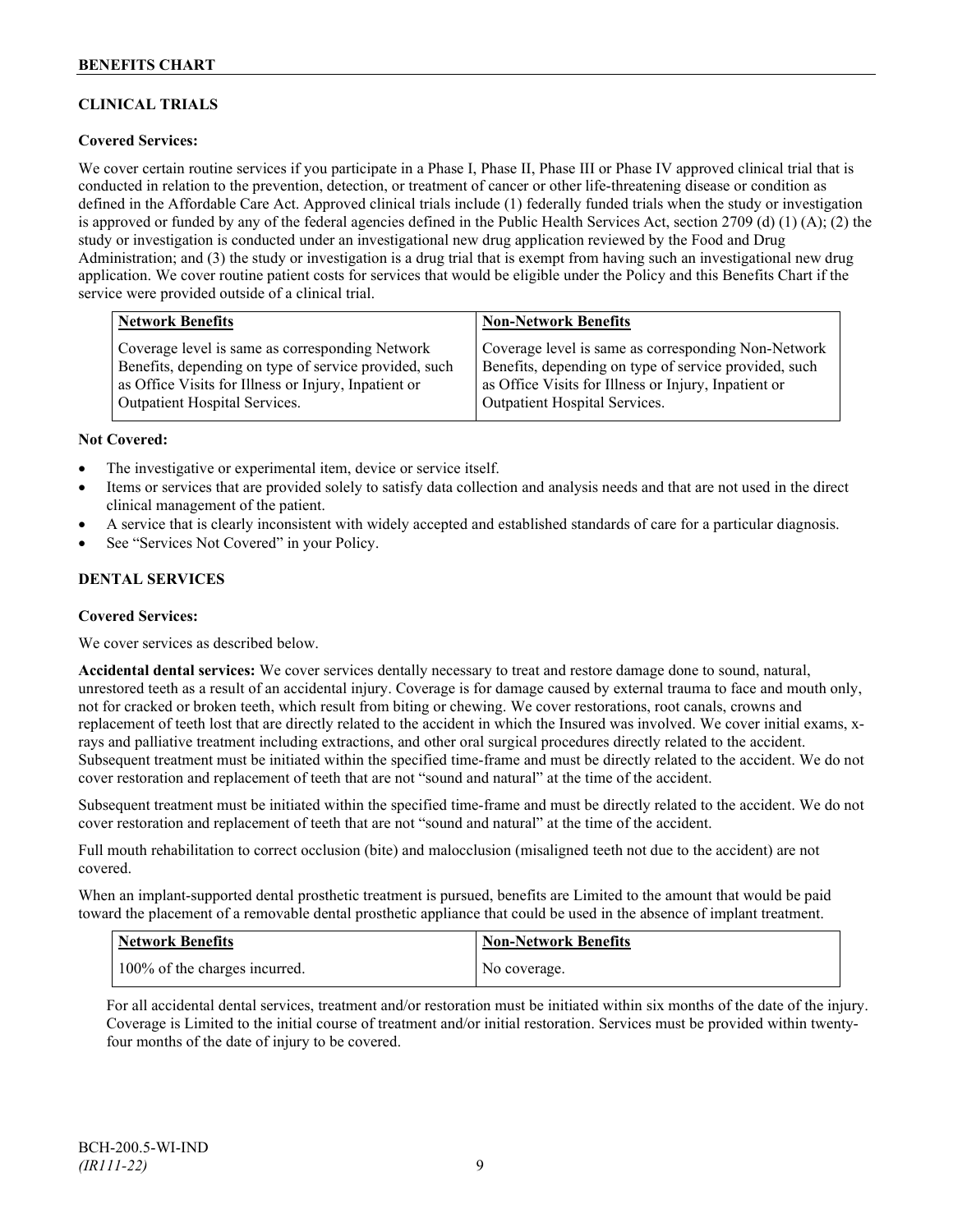### **Medical referral dental services**

**Medically necessary outpatient dental services:** We cover medically necessary outpatient dental services. Coverage is Limited to dental services required for treatment of an underlying medical condition, e.g., removal of teeth to complete radiation treatment for cancer of the jaw, cysts and lesions.

| Network Benefits              | <b>Non-Network Benefits</b>  |
|-------------------------------|------------------------------|
| 100% of the charges incurred. | 50% of the charges incurred. |

**Medically necessary hospitalization and anesthesia for dental care:** We cover medically necessary hospitalization and anesthesia for dental care. This is Limited to charges incurred by an Insured who: (1) is a child under age 5; (2) is severely disabled; (3) has a medical condition, and requires hospitalization or general anesthesia for dental care treatment; or (4) is a child between ages 5 and 12 and care in dental offices has been attempted unsuccessfully and usual methods of behavior modification have not been successful, or when extensive amounts of restorative care, exceeding 4 appointments, are required.

Coverage is Limited to facility and anesthesia charges. Oral surgeon/dentist professional fees are not covered. The following are examples, though not all-inclusive, of medical conditions which may require hospitalization for dental services: severe asthma, severe airway obstruction or hemophilia. Hospitalization required due to the behavior of the Insured or due to the extent of the dental procedure is not covered.

| Network Benefits              | <b>Non-Network Benefits</b>  |
|-------------------------------|------------------------------|
| 100% of the charges incurred. | 50% of the charges incurred. |

**Medical complications of dental care:** We cover medical complications of dental care. Treatment must be medically necessary care and related to medical complications of non-covered dental care, including complications of the head, neck, or substructures.

| Network Benefits              | <b>Non-Network Benefits</b>  |
|-------------------------------|------------------------------|
| 100% of the charges incurred. | 50% of the charges incurred. |

**Oral surgery:** We cover oral surgery. Coverage is Limited to treatment of medical conditions requiring oral surgery, such as treatment of oral neoplasm, non-dental cysts, fracture of the jaw, trauma of the mouth and jaw, and any other oral surgery procedures provided as medically necessary dental services.

| <b>Network Benefits</b>       | <b>Non-Network Benefits</b>  |
|-------------------------------|------------------------------|
| 100% of the charges incurred. | 50% of the charges incurred. |

**Treatment of cleft lip and cleft palate:** We cover treatment of cleft lip and cleft palate of a dependent child, including orthodontic treatment and oral surgery directly related to the cleft. Dental services which are not required for the treatment of cleft lip or cleft palate are not covered. If a dependent child covered under your Policy is also covered under a dental plan which includes orthodontic services, that dental plan shall be considered primary for the necessary orthodontic services. Oral appliances are subject to the same copayment, conditions and limitations as durable medical equipment.

| <b>Network Benefits</b>                               | <b>Non-Network Benefits</b>                           |
|-------------------------------------------------------|-------------------------------------------------------|
| Coverage level is same as corresponding Network       | Coverage level is same as corresponding Non-Network   |
| Benefits, depending on type of service provided, such | Benefits, depending on type of service provided, such |
| as Office Visits for Illness or Injury, Inpatient or  | as Office Visits for Illness or Injury, Inpatient or  |
| Outpatient Hospital Services.                         | Outpatient Hospital Services.                         |

**Treatment of temporomandibular disorder (TMD) and craniomandibular disorder (CMD):** We cover diagnostic procedures, surgical treatment and non-surgical treatment (including intraoral splint therapy devices) for temporomandibular disorder (TMD) and craniomandibular disorder (CMD), which is medically necessary care. Dental services which are not required to directly treat TMD or CMD are not covered.

| <b>Network Benefits</b>       | <b>Non-Network Benefits</b>  |
|-------------------------------|------------------------------|
| 100% of the charges incurred. | 50% of the charges incurred. |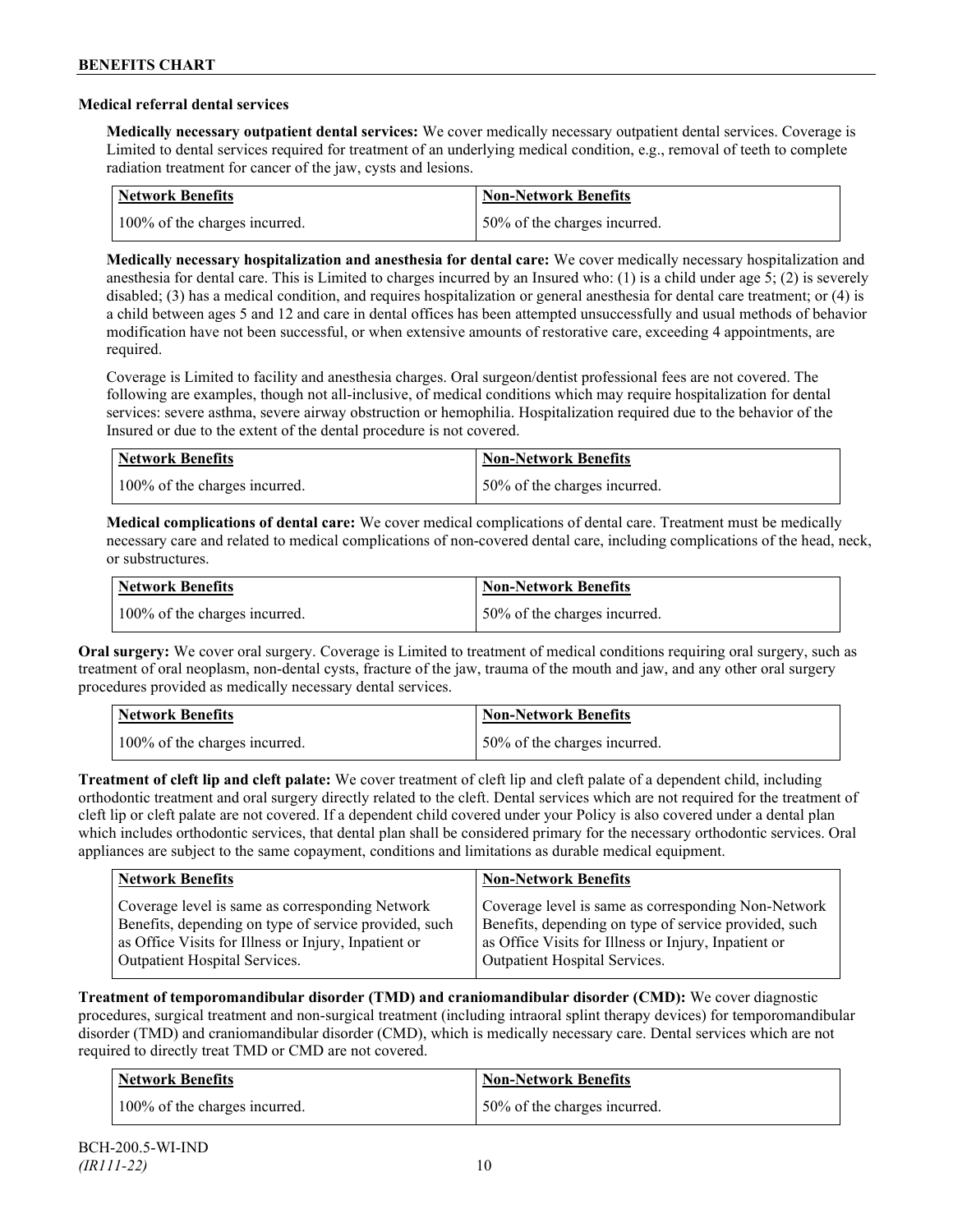## **Not Covered:**

- Dental treatment, procedures or services not listed in this Benefits Chart.
- Accident-related dental services if treatment is: (1) provided to teeth which are not sound and natural; (2) to teeth which have been restored; (3) initiated beyond six months from the date of the injury; (4) received beyond the initial treatment or restoration; or (5) received beyond twenty-four months from the date of injury.
- Accident-related dental services by a Non-Network provider.
- Oral surgery to remove wisdom teeth.
- Orthognathic treatment or procedures and all related services.
- See "Services Not Covered" in your Policy.

## **DIABETIC EQUIPMENT AND SUPPLIES**

#### **Covered Services:**

We cover physician prescribed medically appropriate and necessary drugs and supplies used in the management and treatment of diabetes for members with gestational, Type I or Type II diabetes including durable diabetic equipment and disposable supplies, as described below.

Certain items are only covered if your condition meets our coverage criteria and obtained through an authorized vendor. For more information on what we cover and any prior authorization requirements, call Member Services or log on to your "*my*HealthPartners" account at [healthpartners.com.](http://www.healthpartners.com/)

Insulin and medications for diabetes are covered as outpatient drugs under the "Prescription Drug Services" section.

**Pumps and pump supplies.** These include diabetic insulin pumps, diabetic infusion pumps and infusion pump supplies such as infusion sets, tubing, connectors and syringe reservoirs.

| <b>Network Benefits</b>       | <b>Non-Network Benefits</b>      |
|-------------------------------|----------------------------------|
| 100% of the charges incurred. | $150\%$ of the charges incurred. |

## **All other durable equipment and diabetic supplies**

Durable Diabetic Equipment and Supplies. These include continuous glucose monitoring system (CGMS), transmitter, sensors and receivers, diabetic blood glucose monitors and control/calibrating solutions (for checking accuracy or testing equipment and test strips).

Disposable Diabetic Supplies. These are one-time use supplies, including syringes, lancets, lancet devices, blood and urine ketone test strips, and needles.

Certain diabetic supplies and equipment must be purchased at a pharmacy.

| <b>Network Benefits</b>       | <b>Non-Network Benefits</b>  |
|-------------------------------|------------------------------|
| 100% of the charges incurred. | 50% of the charges incurred. |

## **Limitations:**

- No more than a 90-day supply of diabetic supplies are covered and dispensed at a time.
- We require that certain diabetic supplies and equipment be purchased at a pharmacy.
- Diabetic supplies and equipment are limited to certain models and brands.
- Durable medical equipment and supplies must be obtained from or repaired by approved vendors.
- Covered services and supplies are based on established medical policies, which are subject to periodic review and modification by the medical or dental directors. Our medical policy for diabetic supplies includes information on our required models and brands. These medical policies (medical coverage criteria) are available by calling Member Services, or logging on to your "*my*HealthPartners" account at healthpartners.com.

## **Not Covered:**

- Replacement or repair of any covered items, if the items are (i) damaged or destroyed by misuse, abuse or carelessness, (ii) lost; or (iii) stolen.
- Duplicate or similar items.

BCH-200.5-WI-IND *(IR111-22)* 11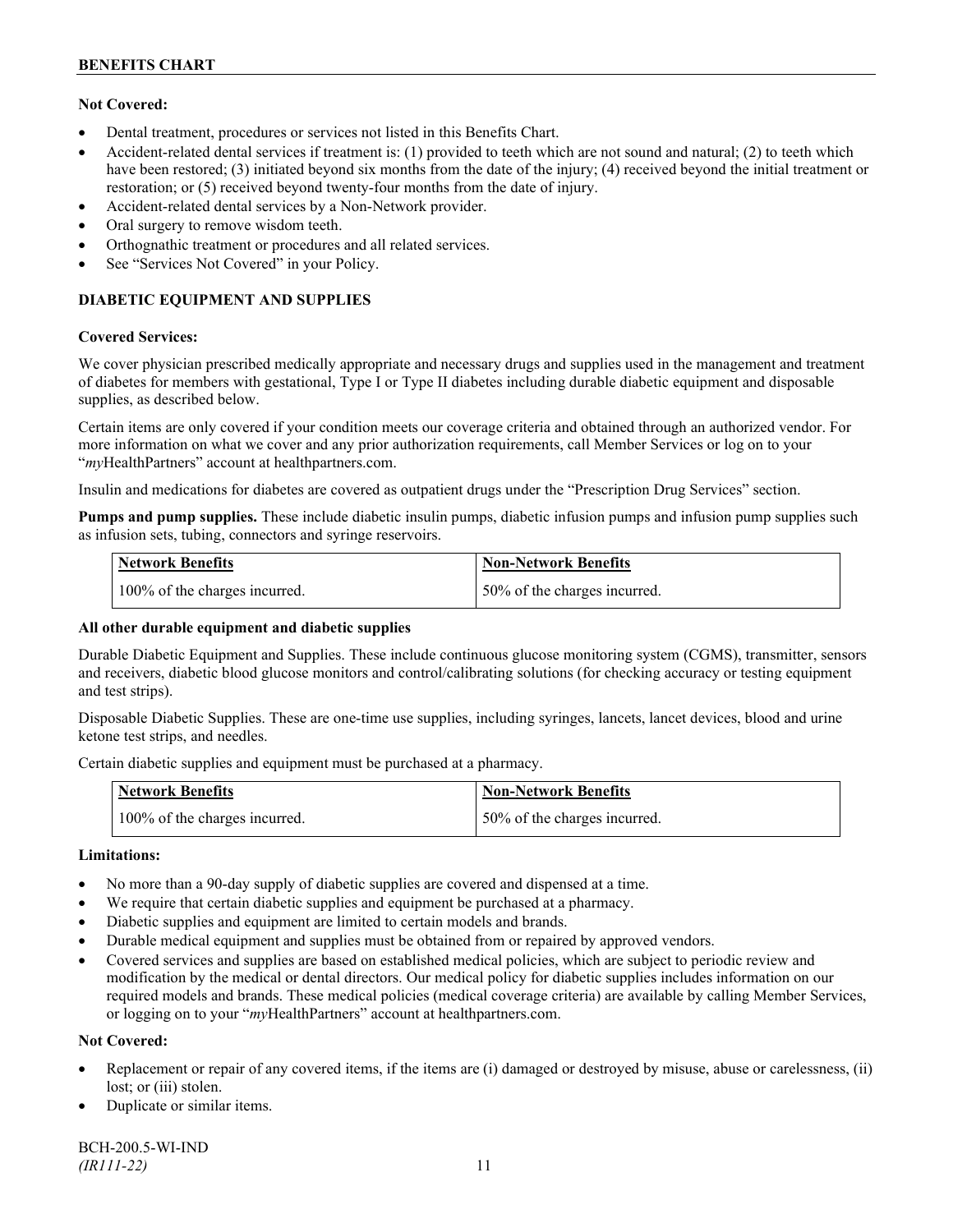- Labor and related charges for repair of any covered items which are more than the cost of replacement by an approved vendor.
- Batteries for monitors and equipment.
- Sales tax, mailing, delivery charges, service call charges.
- See "Services Not Covered" in your Policy.

## **DIAGNOSTIC IMAGING SERVICES**

#### **Covered Services:**

We cover diagnostic imaging, when ordered by a provider and provided in a clinic or outpatient hospital facility.

We cover services provided in a clinic or outpatient hospital facility. To see the benefit level for inpatient hospital or skilled nursing facility services, see benefits under Inpatient Hospital and Skilled Nursing Facility Services.

### **Outpatient magnetic resonance imaging (MRI) and computed tomography (CT)**

| <b>Network Benefits</b>       | Non-Network Benefits         |
|-------------------------------|------------------------------|
| 100% of the charges incurred. | 50% of the charges incurred. |

#### **All other outpatient diagnostic imaging services**

#### **Services for illness or injury**

| Network Benefits              | <b>Non-Network Benefits</b>  |
|-------------------------------|------------------------------|
| 100% of the charges incurred. | 50% of the charges incurred. |

#### **Preventive services (MRI/CT procedures are not considered preventive)**

Diagnostic imaging services associated with preventive services are covered at the benefit level shown in the "Preventive Services" section of this Benefits Chart.

#### **Not Covered:**

See "Services Not Covered" in your Policy.

## **DURABLE MEDICAL EQUIPMENT, PROSTHETICS, ORTHOTICS AND SUPPLIES**

## **Covered Services:**

We cover equipment and services, as described below.

We cover durable medical equipment and services, prosthetics, orthotics, and supplies, subject to the limitations below, including certain disposable supplies, and enteral feedings.

We cover external hearing aids, cochlear implants, and related treatment prescribed by a physician or by a licensed audiologist for Insureds under 18 years of age who have hearing loss.

We also cover basic hearing aids for Insureds age 18 or older for the correction of a hearing impairment.

Osseointegrated or bone-anchored hearing aids are only covered for Insureds who have hearing loss that is not correctable by any other procedure.

Hearing aids are Limited to one basic, standard hearing aid for each ear every three years.

A basic hearing aid is defined as a hearing device that consists of a microphone, amplifier, volume control, battery and receiver. It does not include upgrades above and beyond the functionality of a basic hearing aid, including, but not Limited to, hearing improvements for group settings, background noise, Bluetooth/remote control functionality, or extended warranties. Charges for upgrades above the cost of a basic, standard hearing aid are not covered.

Diabetic equipment and supplies are covered under the "Diabetic Equipment and Supplies" section.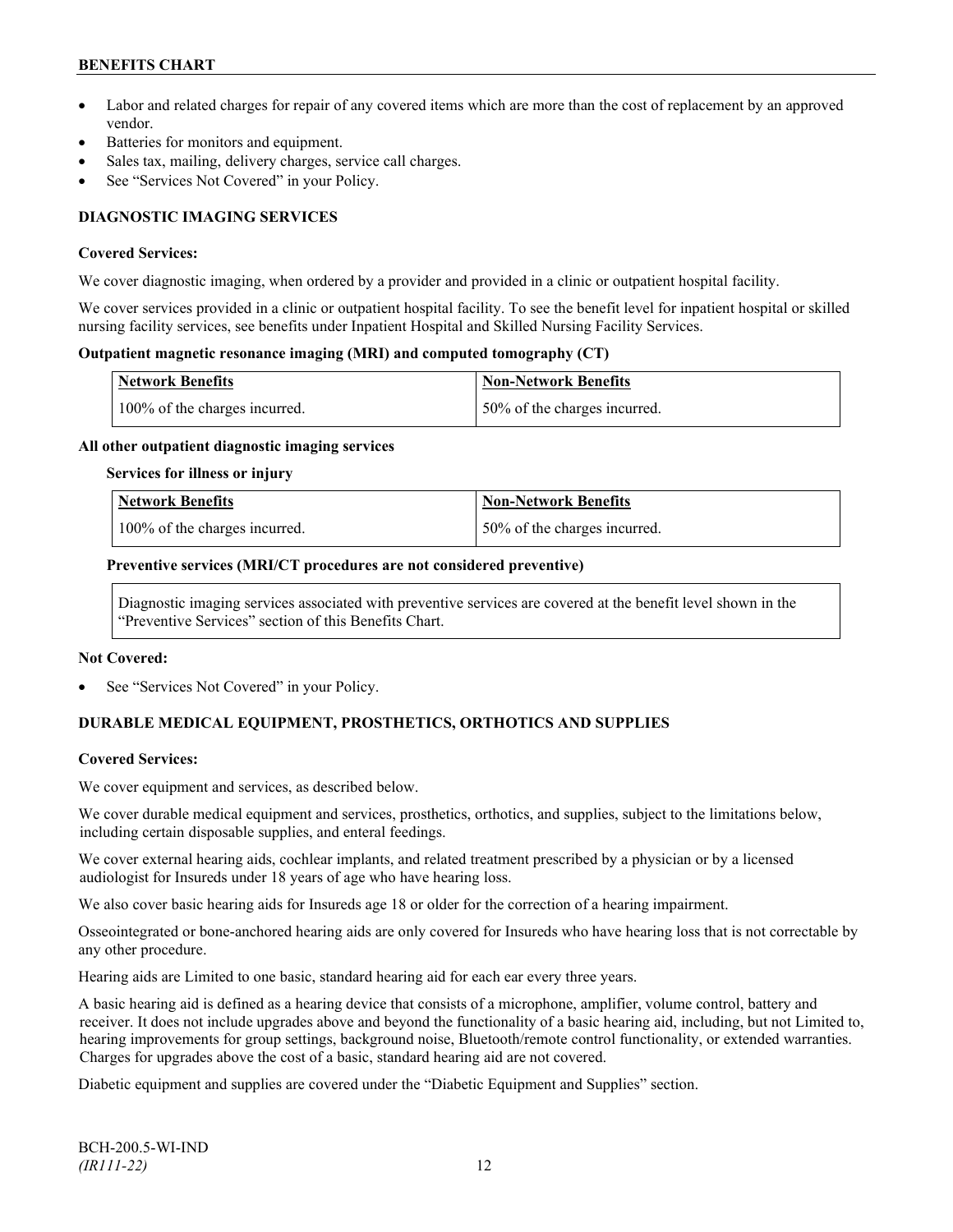| <b>Network Benefits</b>       | <b>Non-Network Benefits</b>  |
|-------------------------------|------------------------------|
| 100% of the charges incurred. | 50% of the charges incurred. |

#### **Special dietary treatment for phenylketonuria (PKU) if it meets our medical coverage criteria**

| <b>Network Benefits</b>       | <b>Non-Network Benefits</b>   |
|-------------------------------|-------------------------------|
| 100% of the charges incurred. | 150% of the charges incurred. |

### **Oral amino acid based elemental formula if it meets our medical coverage criteria**

| <b>Network Benefits</b>       | <b>Non-Network Benefits</b>  |
|-------------------------------|------------------------------|
| 100% of the charges incurred. | 50% of the charges incurred. |

#### **Limitations:**

Coverage of durable medical equipment is Limited by the following.

- Payment will not exceed the cost of an alternate piece of equipment or service that is effective and medically necessary.
- For prosthetic benefits, other than oral appliances for cleft lip and cleft palate, payment will not exceed the cost of an alternate piece of equipment or service that is effective, medically necessary and enables Insureds to conduct standard activities of daily living.
- We reserve the right to determine if an item will be approved for rental vs. purchase.
- We require that certain diabetic supplies and equipment be purchased at a pharmacy.
- Covered services and supplies are based on established medical policies which are subject to periodic review and modification by the medical directors. Our medical policy for diabetic supplies includes information on our required models and brands. These medical policies (medical coverage criteria) are available by calling Member Services, or logging on to your "*my*HealthPartners" account at [healthpartners.com.](http://www.healthpartners.com/)

## **Not Covered:**

Items which are not eligible for coverage include, but are not Limited to:

- Replacement or repair of any covered items, if the items are (i) damaged or destroyed by misuse, abuse or carelessness, (ii) lost; or (iii) stolen.
- Duplicate or similar items.
- Labor and related charges for repair of any covered items which are more than the cost of replacement by an approved vendor.
- Sales tax, mailing, delivery charges, service call charges.
- Items which are primarily educational in nature or for hygiene, vocation, comfort, convenience or recreation.
- Communication aids or devices: equipment to create, replace or augment communication abilities including, but not Limited to, speech processors, receivers, communication boards, or computer or electronic assisted communication.
- Implantable and osseointegrated or bone-anchored hearing aids and their fitting, except as specifically described in this Benefits Chart. This exclusion does not apply to cochlear implants.
- Eyeglasses, contact lenses and their fitting, measurement and adjustment, except as specifically described in this Benefits Chart.
- Hair prostheses (wigs).
- Household equipment which primarily has customary uses other than medical, such as, but not Limited to, exercise cycles, air purifiers, central or unit air conditioners, water purifiers, non-allergenic pillows, mattresses or waterbeds.
- Household fixtures including, but not Limited to, escalators or elevators, ramps, swimming pools and saunas.
- Modifications to the structure of the home including, but not Limited to, wiring, plumbing or charges for installation of equipment.
- Vehicle, car or van modifications including, but not Limited to, hand brakes, hydraulic lifts and car carrier.
- Rental equipment while owned equipment is being repaired by non-contracted vendors, beyond one month rental of medically necessary equipment.
- Other equipment and supplies, including, but not Limited to assistive devices, that we determine are not eligible for coverage.
- See "Services Not Covered" in your Policy.

BCH-200.5-WI-IND *(IR111-22)* 13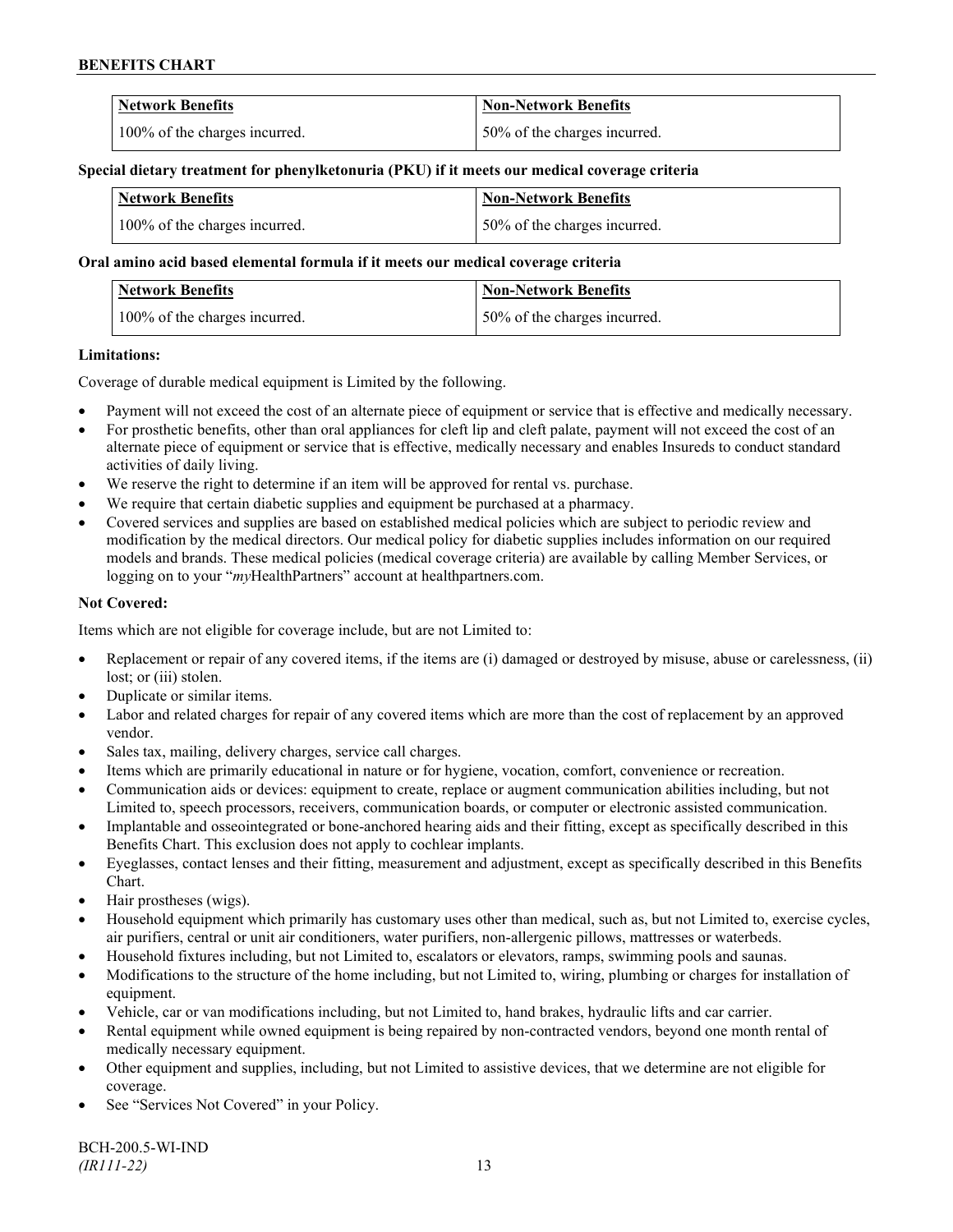## **EMERGENCY AND URGENTLY NEEDED CARE SERVICES**

#### **Covered Services:**

We cover services for emergency care and urgently needed care if the services are otherwise eligible for coverage under your Policy.

**Urgently needed care.** These are services to treat an unforeseen illness or injury that:

- are required in order to prevent a serious deterioration in your health, and
- cannot be delayed until the next available clinic or office hours.

| <b>Network Benefits</b>       | <b>Non-Network Benefits</b>  |
|-------------------------------|------------------------------|
| 100% of the charges incurred. | 50% of the charges incurred. |

**Emergency care.** These are services to treat:

- the sudden, unexpected onset of illness or injury which, if left untreated or unattended until the next available clinic or office hours, would result in hospitalization, or
- a condition requiring professional health services immediately necessary to preserve life or stabilize health.

Emergency care includes emergency services as defined in Division BB, Title I, Section 102 of the Consolidated Appropriations Act of 2021.

When reviewing claims for coverage of emergency services, our medical director will take into consideration a reasonable layperson's belief that the circumstances required immediate medical care that could not wait until the next working day or next available clinic appointment.

#### **Emergency care in a hospital emergency room, including professional services of a physician**

| <b>Network Benefits</b>       | <b>Non-Network Benefits</b> |
|-------------------------------|-----------------------------|
| 100% of the charges incurred. | See Network Benefits.       |

#### **Inpatient emergency care in a hospital**

| Network Benefits              | <b>Non-Network Benefits</b> |
|-------------------------------|-----------------------------|
| 100% of the charges incurred. | See Network Benefits.       |

#### **Not Covered:**

See "Services Not Covered" in your Policy.

## **GENE THERAPY**

#### **Covered Services:**

We cover gene therapy treatment that meets our current medical coverage criteria.

| <b>Network Benefits</b>                                                                                                                                                                          | <b>Non-Network Benefits</b> |
|--------------------------------------------------------------------------------------------------------------------------------------------------------------------------------------------------|-----------------------------|
| Coverage level is same as corresponding Network<br>Benefit, depending on type of service provided, such as<br>Office Visits for Illness or Injury, Inpatient or<br>Outpatient Hospital Services. | No coverage.                |

#### **Limitations:**

- Gene therapy must be provided by a designated provider.
- Specific types of gene therapy are Limited to therapies and conditions specified in our medical coverage criteria.

## **Not Covered:**

See "Services Not Covered" in your Policy.

BCH-200.5-WI-IND *(IR111-22)* 14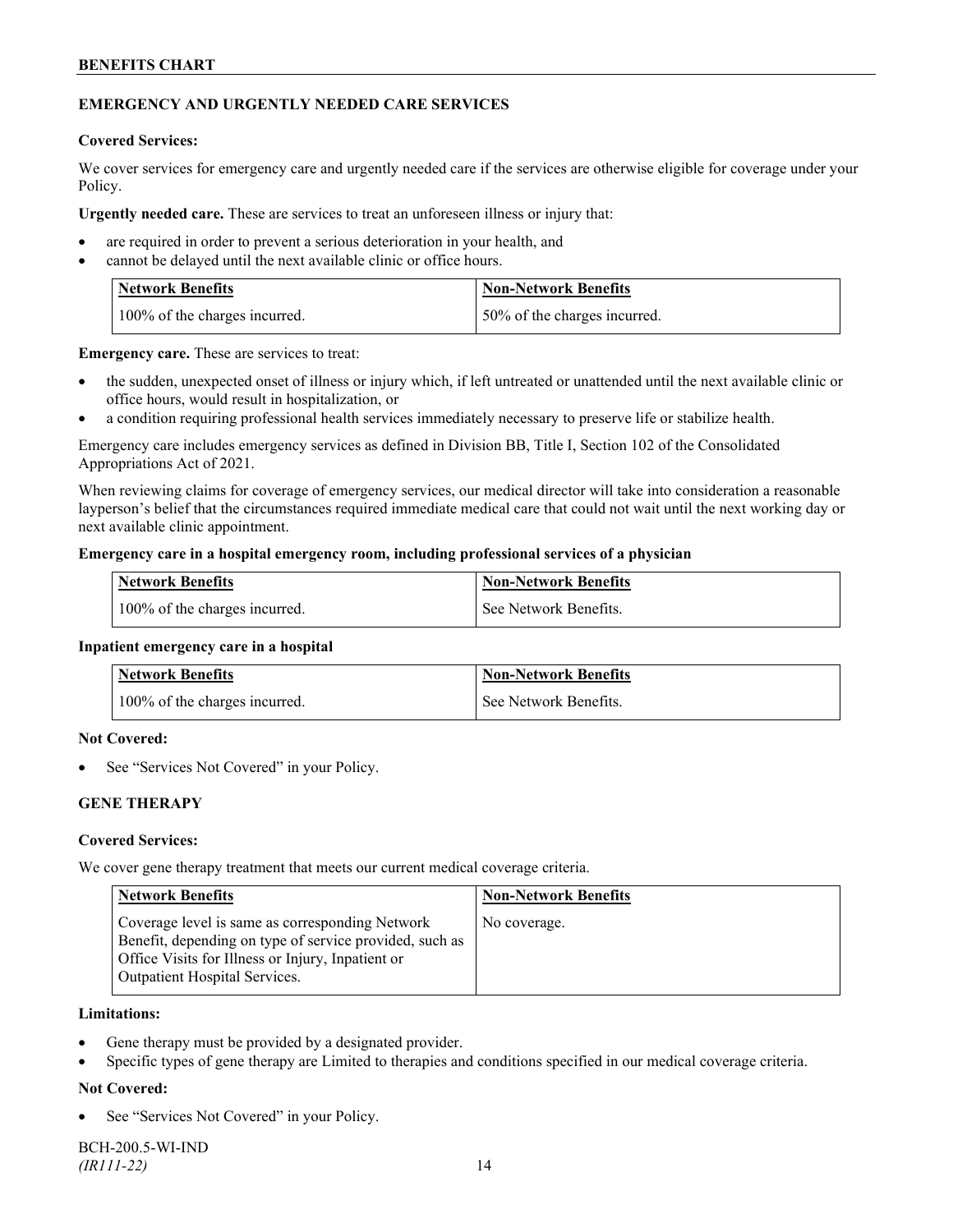## **HEALTH EDUCATION**

### **Covered Services:**

We cover education for preventive services and education for the management of chronic health problems (such as diabetes).

| Network Benefits                                            | <b>Non-Network Benefits</b>  |
|-------------------------------------------------------------|------------------------------|
| 100% of the charges incurred.<br>Deductible does not apply. | 50% of the charges incurred. |

### **Not Covered:**

See "Services Not Covered" in your Policy.

## **HOME-BASED COMPREHENSIVE HEALTH RISK ASSESSMENT**

#### **Covered Services:**

If you meet our criteria for coverage, you may qualify for our home-based comprehensive health risk assessment program. The program covers a health assessment with a designated nurse practitioner.

| Network Benefits                                            | <b>Non-Network Benefits</b> |
|-------------------------------------------------------------|-----------------------------|
| 100% of the charges incurred.<br>Deductible does not apply. | No coverage.                |

#### **Not Covered:**

See "Services Not Covered" in your Policy.

## **HOME HEALTH SERVICES**

## **Covered Services:**

We cover skilled nursing services, physical therapy, occupational therapy, speech therapy, respiratory therapy and other therapeutic services, non-routine prenatal and routine postnatal well child visits (as described in our medical coverage criteria), phototherapy services for newborns, home health aide services and other eligible home health services when provided in your home, if you are homebound (i.e., unable to leave home without considerable effort due to a medical condition). Lack of transportation does not constitute homebound status. For phototherapy services for newborns and high risk prenatal services, supplies and equipment are included.

We cover total parenteral nutrition/intravenous ("TPN/IV") therapy, equipment, supplies and drugs in connection with IV therapy. IV line care kits are covered under Durable Medical Equipment.

We cover palliative care benefits. Palliative care includes symptom management, education and establishing goals of care. We waive the requirement that you be homebound for a Limited number of home visits for palliative care (as shown in this Benefits Chart), if you have a life-threatening, non-curable condition which has a prognosis of survival of two years or less. Additional palliative care visits are eligible under the home health services benefit if you are homebound and meet all other requirements defined in this section.

You do not need to be homebound to receive total parenteral nutrition/intravenous ("TPN/IV") therapy.

Home health services are eligible and covered only when:

- medically necessary; and
- provided as rehabilitative care, terminal care or maternity care; and
- ordered by a physician, and included in the written home care plan.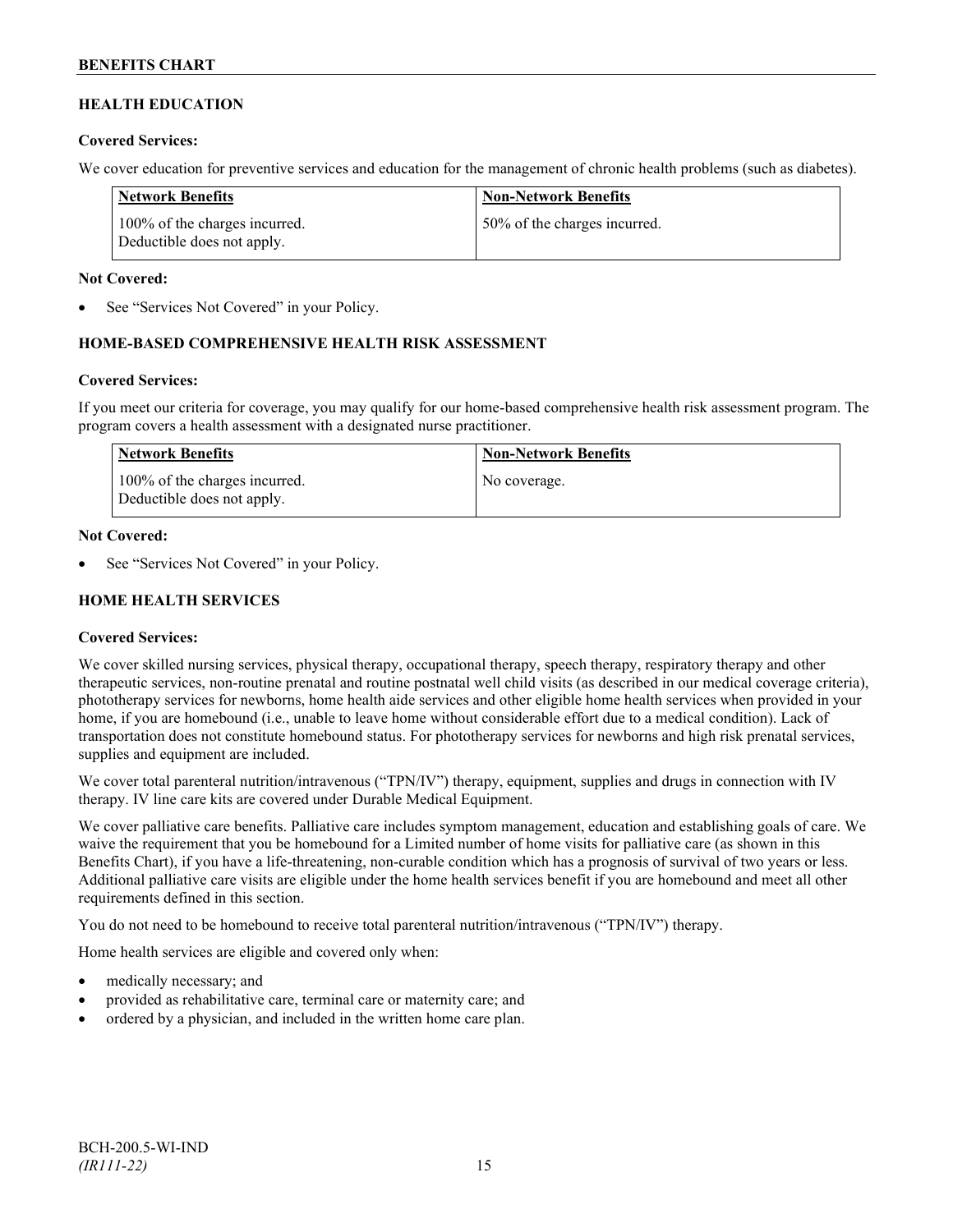## **Physical therapy, occupational therapy, speech therapy, respiratory therapy, home health aide services and palliative care**

| Network Benefits              | <b>Non-Network Benefits</b> |
|-------------------------------|-----------------------------|
| 100% of the charges incurred. | No coverage.                |

### **TPN/IV therapy, skilled nursing services, non-routine prenatal/postnatal services and phototherapy**

| Network Benefits              | <b>Non-Network Benefits</b> |
|-------------------------------|-----------------------------|
| 100% of the charges incurred. | No coverage.                |

Each 24-hour visit (or shifts up to 24-hour visits) equals one visit and counts toward the Maximum visits for all other services shown below. Any visit that lasts less than 24 hours regardless of the length of the visit, will count as one visit toward the Maximum visits for all other services shown below. All visits must be medically necessary and benefit eligible.

#### **Routine postnatal well child visits**

| <b>Network Benefits</b>                                     | <b>Non-Network Benefits</b>  |
|-------------------------------------------------------------|------------------------------|
| 100% of the charges incurred.<br>Deductible does not apply. | 50% of the charges incurred. |

#### **Maximum visits for palliative care:**

If you are eligible to receive palliative care in the home and you are not homebound, there is a maximum of 12 visits per calendar year.

#### **Maximum visits for all services other than palliative care:**

| Network Benefits             | Non-Network Benefits |
|------------------------------|----------------------|
| 60 visits per calendar year. | No coverage.         |

The routine postnatal well child visits do not count toward the visit limit.

## **Limitations:**

- Home health services are not provided as a substitute for a primary caregiver in the home or as relief (respite) for a primary caregiver in the home. We will not reimburse family members or residents in your home for the above services.
- A service shall not be considered a skilled nursing service merely because it is performed by, or under the direct supervision of, a licensed nurse. Where a service (such as tracheotomy suctioning or ventilator monitoring) or like services, can be safely and effectively performed by a non-medical person (or self-administered), without the direct supervision of, a licensed nurse, the service shall not be regarded as a skilled nursing service, whether or not a skilled nurse actually provides the service. The unavailability of a competent person to provide a non-skilled service shall not make it a skilled service when a skilled nurse provides it. Only the skilled nursing component of so-called "blended" services (i.e. services which include skilled and non-skilled components) are covered under this Benefits Chart.

## **Not Covered:**

- Home Health Services by a Non-Network provider.
- Financial or legal counseling services.
- Housekeeping or meal services in your home.
- Private duty nursing services.
- Services provided by a family member or enrollee, or a resident in the enrollee's home.
- Vocational rehabilitation and recreational or educational therapy. Recreation therapy is therapy provided solely for the purpose of recreation, including, but not Limited to: (a) requests for physical therapy or occupational therapy to improve athletic ability, and (b) braces or guards to prevent sports injuries.
- See "Services Not Covered" in your Policy.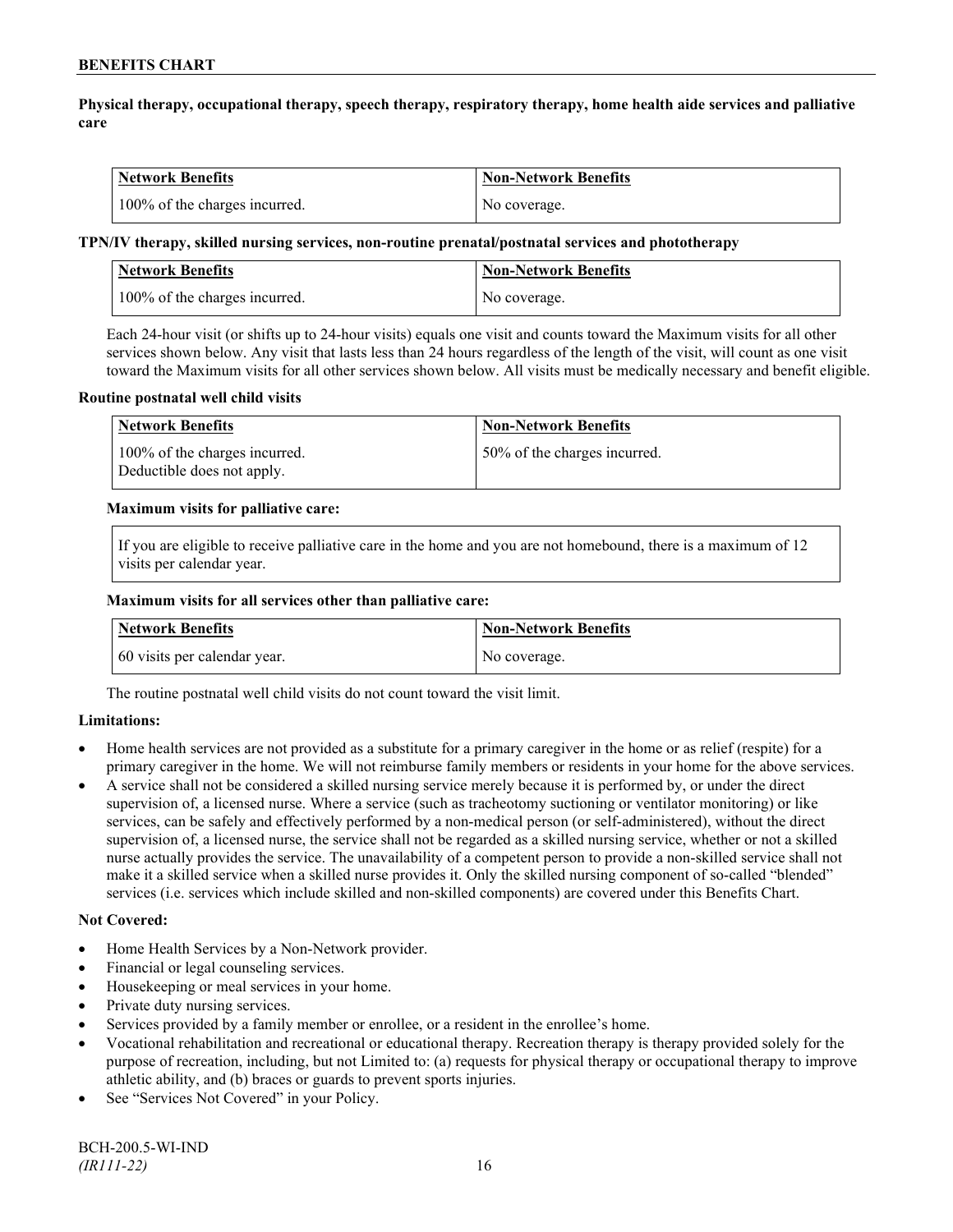## **HOME HOSPICE SERVICES**

#### **Applicable Definitions:**

**Part-time.** This is up to two hours of service per day, more than two hours is considered continuous care.

**Continuous Care.** This is from two to twelve hours of service per day provided by a registered nurse, licensed practical nurse, or home health aide, during a period of crisis in order to maintain a terminally ill patient at home.

**Appropriate Facility.** This is a nursing home, hospice residence, or other inpatient facility.

**Custodial Care Related to Hospice Services.** This means providing assistance in the activities of daily living and the care needed by a terminally ill patient which can be provided by primary caregiver (i.e., family member or friend) who is responsible for the patient's home care.

#### **Covered Services:**

**Home hospice program:** We cover the services described below if you are terminally ill and accepted as a home hospice program participant. You must meet the eligibility requirements of the program, and elect to receive services through the home hospice program. The services will be provided in your home, with inpatient care available when medically necessary as described below. If you elect to receive hospice services, you do so in lieu of curative treatment for your terminal illness for the period you are enrolled in the home hospice program.

**Eligibility:** In order to be eligible to be enrolled in the home hospice program, you must: (1) be a terminally ill patient (prognosis of six months or less); (2) have chosen a palliative treatment focus (i.e., emphasizing comfort and supportive services rather than treatment attempting to cure the disease or condition); and (3) continue to meet the terminally ill prognosis as reviewed by our medical director or his or her designee over the course of care. You may withdraw from the home hospice program at any time.

**Eligible services:** Hospice services include the following services provided in accordance with an approved hospice treatment plan:

- Home Health Services:
	- o Part-time care provided in your home by an interdisciplinary hospice team (which may include a physician, nurse, social worker, and spiritual counselor) and medically necessary home health services are covered.
	- o One or more periods of continuous care in your home or in a setting which provides day care for pain or symptom management, when medically necessary, will be covered.
- Inpatient Services: We cover medically necessary inpatient services.
- Other Services:
	- Respite care is covered for care in your home or in an appropriate facility, to give your primary caregivers (i.e., family members or friends) rest and/or relief when necessary in order to maintain a terminally ill patient at home*.*
	- o Medically necessary medications for pain and symptom management.
	- o Semi-electric hospital beds and other durable medical equipment are covered.
	- o Emergency and non-emergency care is covered.

| Network Benefits              | <b>Non-Network Benefits</b> |
|-------------------------------|-----------------------------|
| 100% of the charges incurred. | No coverage.                |

Respite care is Limited to 5 days per episode, and respite care and continuous care combined are Limited to 30 days.

## **Not Covered:**

- Home Hospice Services by a Non-Network provider.
- Financial or legal counseling services.
- Housekeeping or meal services in your home.
- Custodial or maintenance care related to hospice services, whether provided in the home or in a nursing home.
- Any service not specifically described as covered services under this home hospice services benefits.
- Any services provided by members of your family or residents in your home.
- See "Services Not Covered" in your Policy.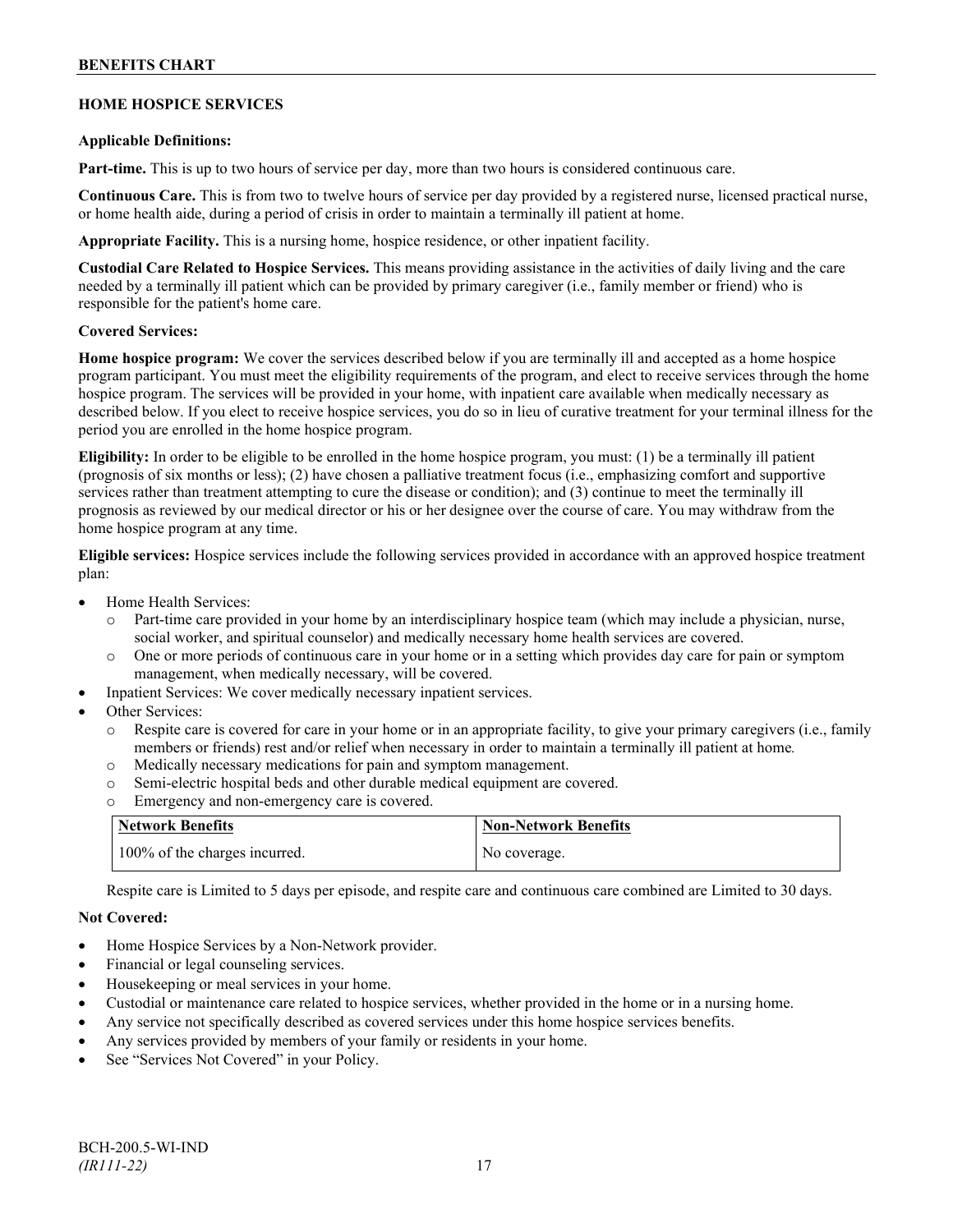## **HOSPITAL AND SKILLED NURSING FACILITY SERVICES**

### **Covered Services:**

We cover services as described below.

#### **Medical or surgical hospital services**

**Inpatient hospital services:** We cover the following medical or surgical services, for the treatment of acute illness or injury, which require the level of care only provided in an acute care facility. These services must be authorized by a physician.

Inpatient hospital services include: room and board; the use of operating or maternity delivery rooms; intensive care facilities; newborn nursery facilities; general nursing care, anesthesia, laboratory and diagnostic imaging services, radiation therapy, physical therapy, prescription drugs or other medications administered during treatment, blood and blood products (unless replaced), and blood derivatives, and other diagnostic or treatment related hospital services; physician and other professional medical and surgical services provided while in the hospital, including gender confirmation surgery that meets medical coverage criteria.

We cover, following a vaginal delivery, a minimum of 48 hours of inpatient care for the mother and newborn child. We cover, following a caesarean section delivery, a minimum of 96 hours of inpatient care for the mother and newborn child.

Health insurance issuers generally may not, under Federal law, restrict benefits for any hospital length of stay in connection with childbirth for the mother of newborn child to less than 48 hours following a vaginal delivery, or less than 96 hours following a caesarean section. However, Federal law generally does not prohibit the mother's or newborn's attending provider, after consulting with the mother, from discharging the mother or her newborn earlier than 48 hours (or 96 hours as applicable). In any case plans and issuers may not, under Federal law, require that a provider obtain authorization from the plan or the insurance issuer for prescribing a length of stay not in excess of 48 hours (or 96 hours).

| Network Benefits              | <b>Non-Network Benefits</b>  |
|-------------------------------|------------------------------|
| 100% of the charges incurred. | 50% of the charges incurred. |

Each Insured's admission or confinement, including that of a newborn child, is separate and distinct from the admission or confinement of any other Insured.

**Outpatient hospital, ambulatory care or surgical facility services:** We cover the following medical and surgical services, for diagnosis or treatment of illness or injury on an outpatient basis. These services must be authorized by a physician.

Outpatient services include: use of operating rooms, maternity delivery rooms or other outpatient departments, rooms or facilities; and the following outpatient services: general nursing care, anesthesia, laboratory and diagnostic imaging services, radiation therapy, physical therapy, drugs administered during treatment, blood and blood products (unless replaced), and blood derivatives, and other diagnostic or treatment related outpatient services; physician and other professional medical and surgical services provided while an outpatient, including colonoscopies, and gender confirmation surgery that meets medical coverage criteria.

To see the benefit level for diagnostic imaging services, laboratory services and physical therapy, see benefits under Diagnostic Imaging Services, Laboratory Services and Physical Therapy in this Benefits Chart.

| <b>Network Benefits</b>       | <b>Non-Network Benefits</b>  |
|-------------------------------|------------------------------|
| 100% of the charges incurred. | 50% of the charges incurred. |

**Skilled nursing facility care:** We cover room and board, daily skilled nursing and related ancillary services for post-acute treatment and rehabilitative care of illness or injury that meets medical coverage criteria.

| Network Benefits                             | <b>Non-Network Benefits</b>                  |
|----------------------------------------------|----------------------------------------------|
| 100% of the charges incurred.                | 50% of the charges incurred.                 |
| Limited to a 30 day maximum per confinement. | Limited to a 30 day maximum per confinement. |

Each day of services provided under the Network Benefits and Non-Network Benefits, combined, applies toward the maximum shown above.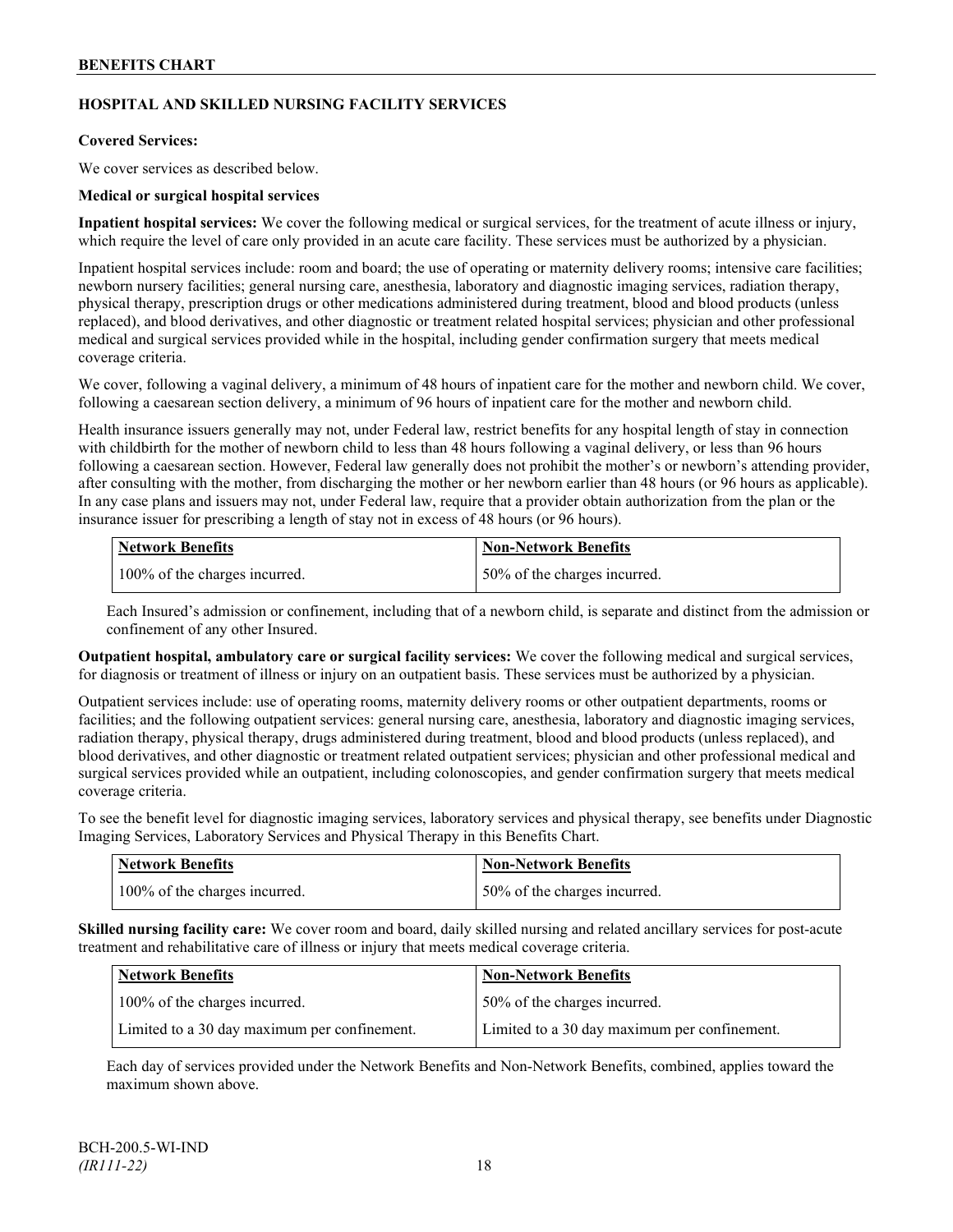## **Not Covered:**

- Services for items for personal convenience, such as television rental, are not covered.
- See "Services Not Covered" in your Policy.

## **INFERTILITY DIAGNOSIS**

#### **Covered Services:**

We cover the diagnosis of infertility. These services include diagnostic procedures and tests provided in connection with an infertility evaluation, office visits and consultations to diagnose infertility.

| <b>Network Benefits</b>       | <b>Non-Network Benefits</b>   |
|-------------------------------|-------------------------------|
| 100% of the charges incurred. | 150% of the charges incurred. |

Coverage is Limited to office visits and consultations to diagnose infertility. Treatment is not covered.

#### **Not Covered:**

- Infertility/fertility treatment, including, but not limited to, office visits, laboratory services, diagnostic imaging services, and fertility drugs, reversal of sterilization, and sperm, ova or embryo acquisition, retrieval or storage; however, we do cover office visits and consultations to diagnose infertility.
- Services related to the establishment of surrogate pregnancy and fees for a surrogate. However, pregnancy and maternity services are covered for an Insured under this Benefits Chart, including a surrogate pregnancy.
- See "Services Not Covered" in your Policy.

## **LABORATORY SERVICES**

#### **Covered Services:**

We cover laboratory tests when ordered by a provider and provided in a clinic or outpatient hospital facility. This includes blood tests to detect lead exposure in children between the ages of 6 months and 72 months.

To see the benefit level for inpatient hospital or skilled nursing facility services, see benefits under Inpatient Hospital and Skilled Nursing Facility Services in this Benefits Chart.

**Prostate-specific antigen (PSA) testing.** We cover prostate cancer screening for men 40 years of age or over who are symptomatic or in a high-risk category and for all men 50 years of age or older.

| <b>Network Benefits</b>       | <b>Non-Network Benefits</b>  |
|-------------------------------|------------------------------|
| 100% of the charges incurred. | 50% of the charges incurred. |

#### **All other laboratory services**

#### **Services for illness or injury**

| <b>Network Benefits</b>       | <b>Non-Network Benefits</b>  |
|-------------------------------|------------------------------|
| 100% of the charges incurred. | 50% of the charges incurred. |

## **Preventive services**

Laboratory services associated with preventive services are covered at the benefit level shown in the "Preventive Services" section of this Benefits Chart.

#### **Not Covered:**

See "Services Not Covered" in your Policy.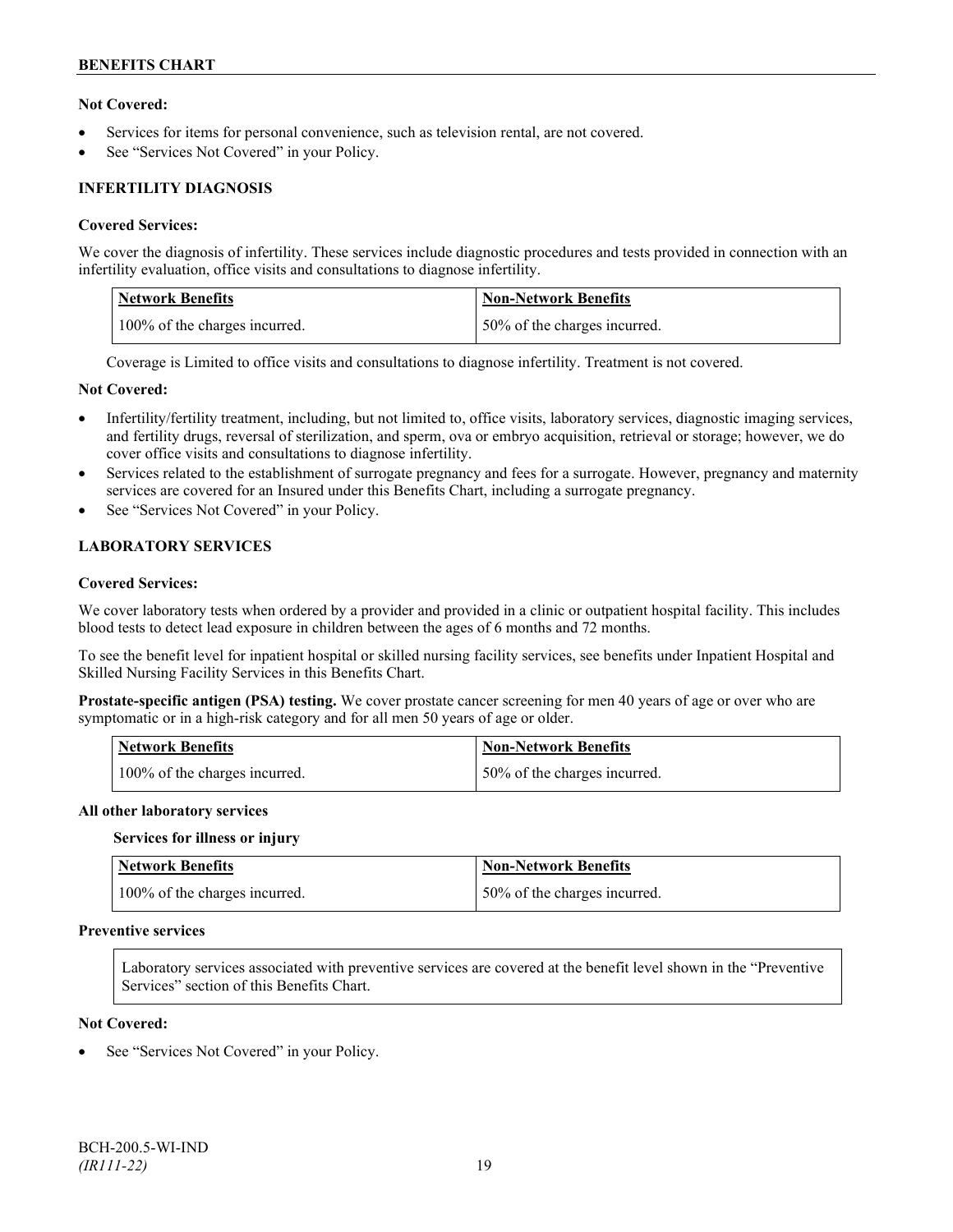## **MASTECTOMY RECONSTRUCTION BENEFIT**

## **Covered Services:**

We cover reconstruction of the breast on which the mastectomy has been performed; surgery and reconstruction of the other breast to produce symmetrical appearance, and prostheses and physical complications of all stages of mastectomy, including lymphedemas.

| <b>Network Benefits</b>                               | <b>Non-Network Benefits</b>                           |
|-------------------------------------------------------|-------------------------------------------------------|
| Coverage level is same as corresponding Network       | Coverage level is same as corresponding Non-Network   |
| Benefits, depending on type of service provided, such | Benefits, depending on type of service provided, such |
| as Office Visits for Illness or Injury, Inpatient or  | as Office Visits for Illness or Injury, Inpatient or  |
| Outpatient Hospital Services.                         | Outpatient Hospital Services.                         |

## **Not Covered:**

See "Services Not Covered" in your Policy.

## **MEDICATION THERAPY DISEASE MANAGEMENT PROGRAM**

## **Covered Services:**

If you meet our criteria for coverage, you may qualify for our Medication Therapy Disease Management Program.

The program covers consultations with a designated Network pharmacist.

Covered services are based on established medical policies, which are subject to periodic review and modification by the medical directors. These medical policies (medical coverage criteria) are available by calling Member Services, or logging on to your "*my*HealthPartners" account at [healthpartners.com.](http://www.healthpartners.com/)

| <b>Network Benefits</b>                                     | <b>Non-Network Benefits</b> |
|-------------------------------------------------------------|-----------------------------|
| 100% of the charges incurred.<br>Deductible does not apply. | No coverage.                |

## **Not Covered:**

See "Services Not Covered" in your Policy.

## **OFFICE VISITS FOR ILLNESS OR INJURY**

## **Covered Services:**

We cover the following when medically necessary: professional medical and surgical services and related supplies, including biofeedback, of physicians and other health care providers; blood and blood products (unless replaced) and blood derivatives.

We cover diagnosis and treatment of illness or injury to the eyes. Where contact or eye glass lenses are prescribed as medically necessary for the post-operative treatment of cataracts or for the treatment of aphakia, acute or chronic corneal pathology or keratoconus, we cover the initial evaluation, lenses and fitting. Insureds must pay for lens replacement beyond the initial pair.

Services received via video, e-visit or telephone are covered under the "Telehealth/Telemedicine Services" section.

## **Office visits**

| Network Benefits              | <b>Non-Network Benefits</b>  |
|-------------------------------|------------------------------|
| 100% of the charges incurred. | 50% of the charges incurred. |

## **Convenience clinics**

| <b>Network Benefits</b>       | <b>Non-Network Benefits</b>  |
|-------------------------------|------------------------------|
| 100% of the charges incurred. | 50% of the charges incurred. |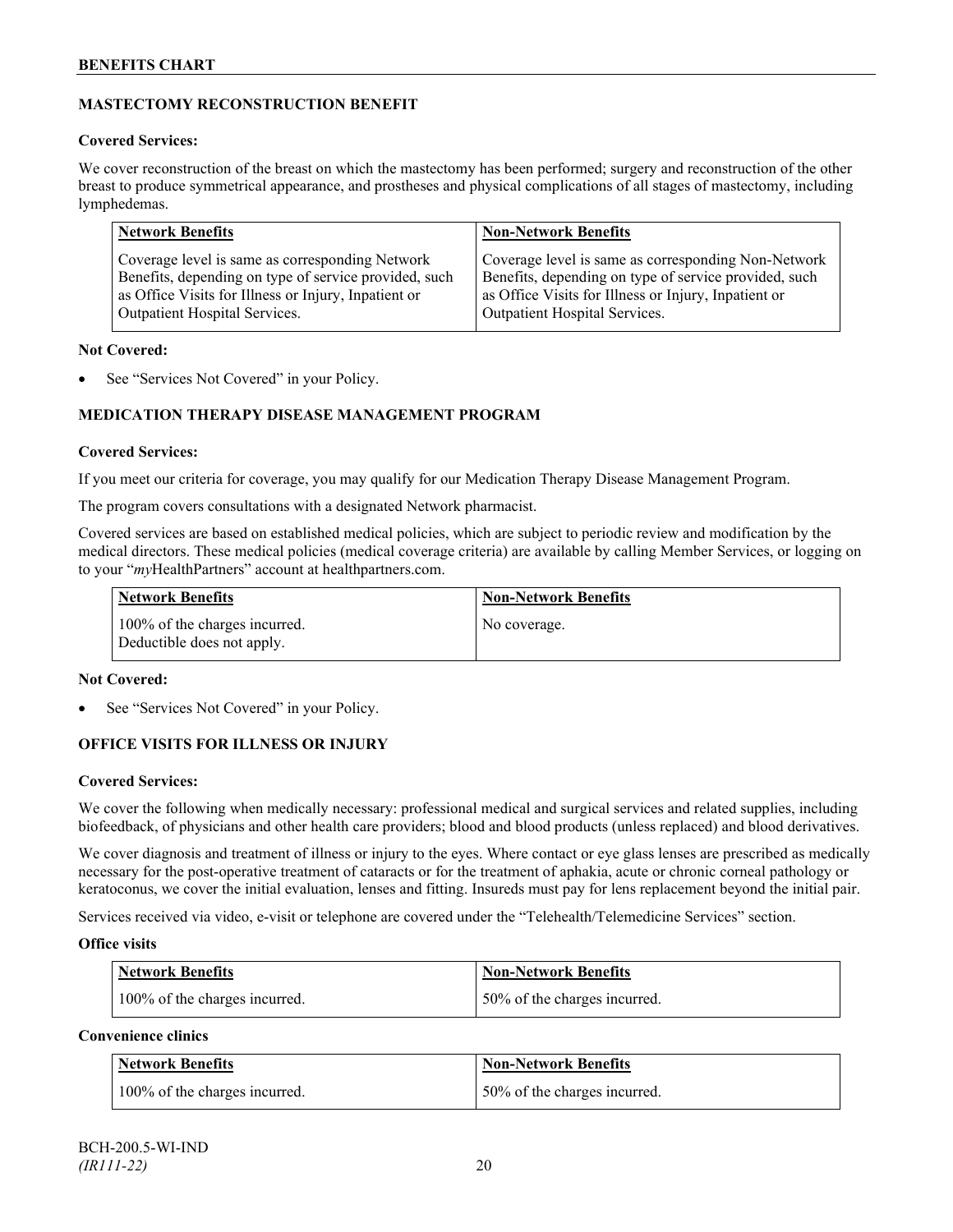## **Injections administered in a physician's office, other than immunizations**

### **Allergy injections**

| Network Benefits              | <b>Non-Network Benefits</b>  |
|-------------------------------|------------------------------|
| 100% of the charges incurred. | 50% of the charges incurred. |

### **All other injections**

| Network Benefits              | Non-Network Benefits         |
|-------------------------------|------------------------------|
| 100% of the charges incurred. | 50% of the charges incurred. |

## **Not Covered:**

- Court ordered treatment, except as described in this Benefits Chart. Any resulting court ordered treatment for mental health services will be subject to the Policy's requirement for medical necessity.
- See "Services Not Covered" in your Policy.

## **PEDIATRIC EYEWEAR**

## **Covered Services:**

We cover pediatric eyewear for children.

Routine eye exams are covered under the "Preventive Services" section.

| <b>Network Benefits</b>       | <b>Non-Network Benefits</b> |
|-------------------------------|-----------------------------|
| 100% of the charges incurred. | No coverage.                |

#### **Limitations:**

- Coverage under this provision will continue until the end of the month in which the child turns 19.
- Limited to one of the following per calendar year:<br>  $\circ$  one pair of eveglasses including one set of present
	- o one pair of eyeglasses including one set of prescription lenses, frames from the designated eyewear collection, and anti scratch coating; or
	- o one pair of non-disposable contact lenses; or
	- a one year supply of disposable contact lenses.
- Contact lens fittings are limited to two per calendar year.

## **Not Covered:**

- Frames that are not included in the designated eyewear collection are not covered. However, one pair of lenses will be covered if a member chooses frames outside the designated eyewear collection.
- More than one pair of lenses or frames or non-disposable contacts per calendar year, regardless of the reason. This includes replacement of eyeglasses or contact lenses due to loss, breakage, theft, or change in prescription.
- Safety glasses or goggles for sports or vocational reasons.
- Upgrades including, but not limited to, UV protection and no-line multifocal lenses.
- See "Services Not Covered" in your Policy.

## **PHYSICAL THERAPY, OCCUPATIONAL THERAPY, SPEECH THERAPY AND OTHER SPECIFIED THERAPIES**

## **Covered Services:**

We cover the following physical therapy, occupational therapy and speech therapy services:

- Medically necessary rehabilitative care to correct the effects of illness or injury.
- Habilitative services rendered for congenital, developmental or medical conditions which have significantly Limited the successful initiation of normal speech and normal motor development.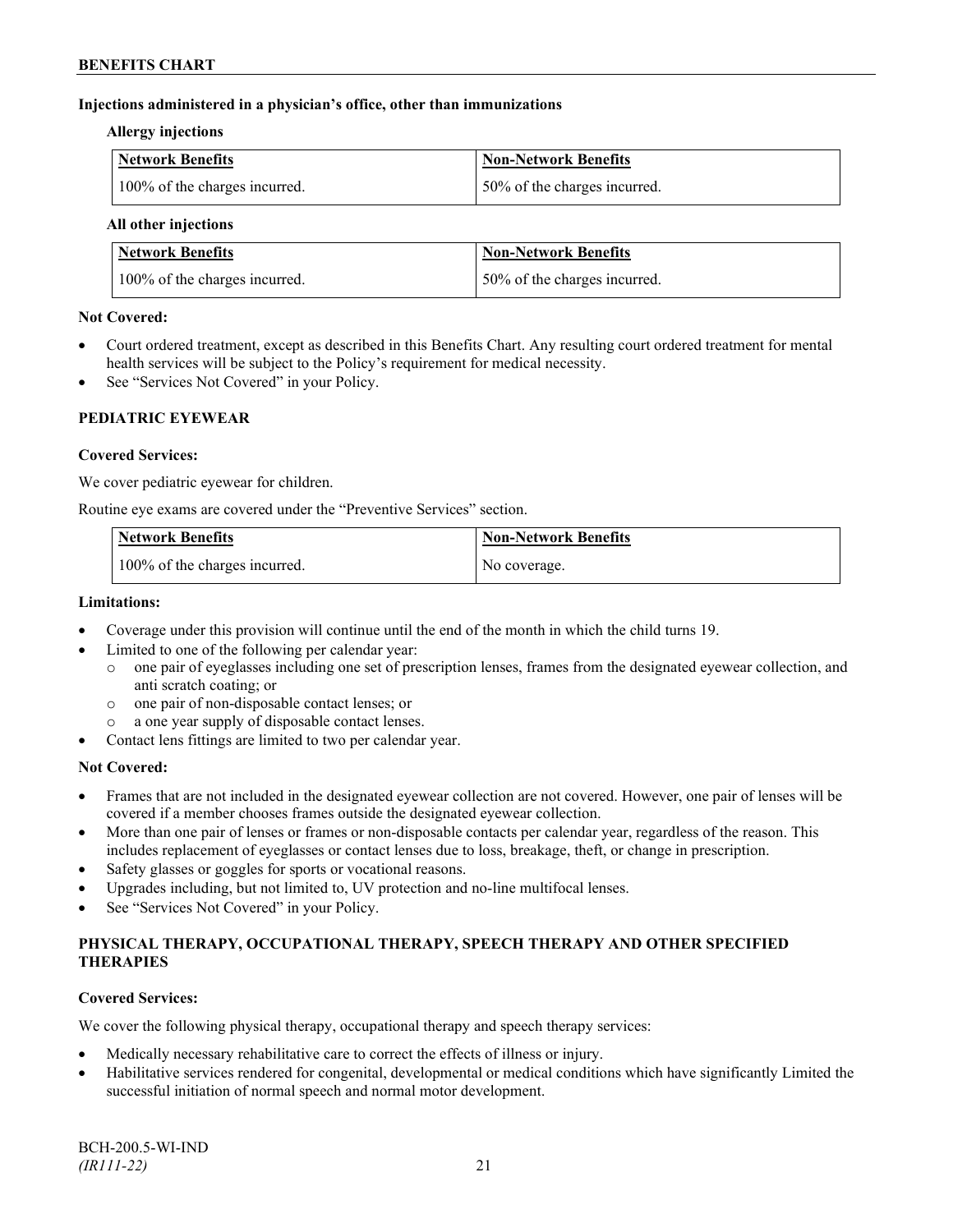Massage therapy which is performed in conjunction with other treatment/modalities by a physical or occupational therapist, is part of a prescribed treatment plan and is not billed separately is covered.

We cover services provided in a clinic. We also cover physical therapy provided in an outpatient hospital facility. To see the benefit level for inpatient hospital or skilled nursing facility services, see benefits under "Inpatient Hospital and Skilled Nursing Facility Services".

## **Rehabilitative care**

| <b>Network Benefits</b>                                                                       | <b>Non-Network Benefits</b>                                                                   |
|-----------------------------------------------------------------------------------------------|-----------------------------------------------------------------------------------------------|
| 100% of the charges incurred.                                                                 | 50% of the charges incurred.                                                                  |
| Physical, Occupational and Speech Therapy are<br>Limited to 20 visits each per calendar year. | Physical, Occupational and Speech Therapy are<br>Limited to 20 visits each per calendar year. |

In addition to the services provided above, we cover a minimum of:

- 20 visits per calendar year for pulmonary rehabilitation therapy,
- 36 visits per calendar year for cardiac rehabilitation therapy,
- 30 visits per calendar year for post-cochlear implant aural therapy,
- 20 visits per calendar year for cognitive rehabilitation therapy.

The maximum number of visits are combined for Network Benefits and Non-Network Benefits.

## **Habilitative care**

| <b>Network Benefits</b>                                                                       | <b>Non-Network Benefits</b>                                                                   |
|-----------------------------------------------------------------------------------------------|-----------------------------------------------------------------------------------------------|
| 100% of the charges incurred.                                                                 | 50% of the charges incurred.                                                                  |
| Physical, Occupational and Speech Therapy are<br>Limited to 20 visits each per calendar year. | Physical, Occupational and Speech Therapy are<br>Limited to 20 visits each per calendar year. |

The maximum number of visits is combined for Network Benefits and Non-Network Benefits.

## **Not Covered:**

- Massage therapy for the purpose of comfort or convenience of the Insured.
- See "Services Not Covered" in your Policy.

## **PRESCRIPTION DRUG SERVICES**

## **Covered Services:**

We cover prescription drugs and medications that can be self-administered or are administered in a physician's office.

**For Network Benefits, drugs and medications must be obtained at a network pharmacy.**

**If a copayment is required, you must pay one copayment for each 30-day supply, or portion thereof.**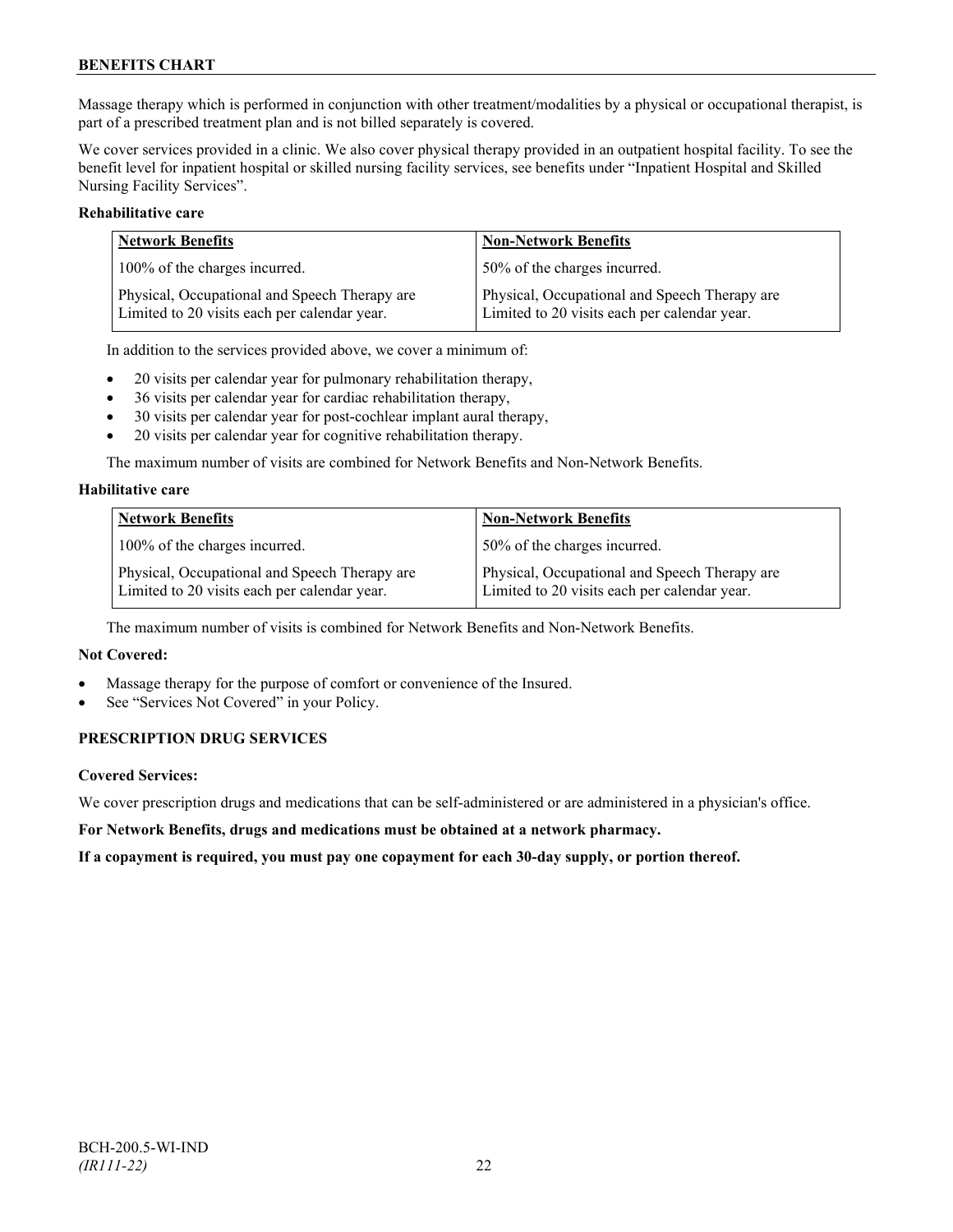## **Outpatient drugs (except as specified below)**

| <b>Network Benefits</b>                                                                                                                                                                                                                                                                                                                                                      | <b>Non-Network Benefits</b>  |
|------------------------------------------------------------------------------------------------------------------------------------------------------------------------------------------------------------------------------------------------------------------------------------------------------------------------------------------------------------------------------|------------------------------|
| 100% of the charges incurred.                                                                                                                                                                                                                                                                                                                                                | 50% of the charges incurred. |
| In no event will your cost for a formulary insulin drug<br>exceed \$25. Deductible does not apply to formulary<br>insulin drugs.                                                                                                                                                                                                                                             |                              |
| Oral chemotherapy drugs are included on the<br>Specialty Drug List. However, you pay the applicable<br>outpatient drug benefit. As required by Wisconsin law,<br>you will not pay higher cost sharing (deductible,<br>copayment or coinsurance) for orally administered<br>chemotherapy drugs than you pay for injected or<br>intravenously administered chemotherapy drugs. |                              |

## **Mail order drugs**

| <b>Network Benefits</b>                                                                                                                                                                                                                                                                                                                                                                         | <b>Non-Network Benefits</b>                                                                                |
|-------------------------------------------------------------------------------------------------------------------------------------------------------------------------------------------------------------------------------------------------------------------------------------------------------------------------------------------------------------------------------------------------|------------------------------------------------------------------------------------------------------------|
| For your convenience, you may also get up to a 90-day<br>supply of outpatient prescription drugs that can be self-<br>administered through the designated mail order service.<br>Outpatient drugs ordered through this service are<br>covered at the benefit percent and copayments shown in<br>Outpatient Drugs above.<br>Specialty Drugs are not available through the mail order<br>service. | Mail order drugs are only available through the<br>designated mail order service.<br>See Network Benefits. |

## **Specialty drugs that are self-administered**

| <b>Network Benefits</b>                                                                                                                                                                                                                                                                                                                                                      | <b>Non-Network Benefits</b> |
|------------------------------------------------------------------------------------------------------------------------------------------------------------------------------------------------------------------------------------------------------------------------------------------------------------------------------------------------------------------------------|-----------------------------|
| 100% of the charges incurred.                                                                                                                                                                                                                                                                                                                                                | No coverage.                |
| Oral chemotherapy drugs are included on the<br>Specialty Drug List. However, you pay the applicable<br>outpatient drug benefit. As required by Wisconsin law,<br>you will not pay higher cost sharing (deductible,<br>copayment or coinsurance) for orally administered<br>chemotherapy drugs than you pay for injected or<br>intravenously administered chemotherapy drugs. |                             |

Specialty Drugs are Limited to drugs on the Specialty Drug List and must be obtained from a designated vendor.

## **Tobacco cessation drugs are covered for all FDA approved tobacco cessation drugs**

| <b>Network Benefits</b>                                     | <b>Non-Network Benefits</b>  |
|-------------------------------------------------------------|------------------------------|
| 100% of the charges incurred.<br>Deductible does not apply. | 50% of the charges incurred. |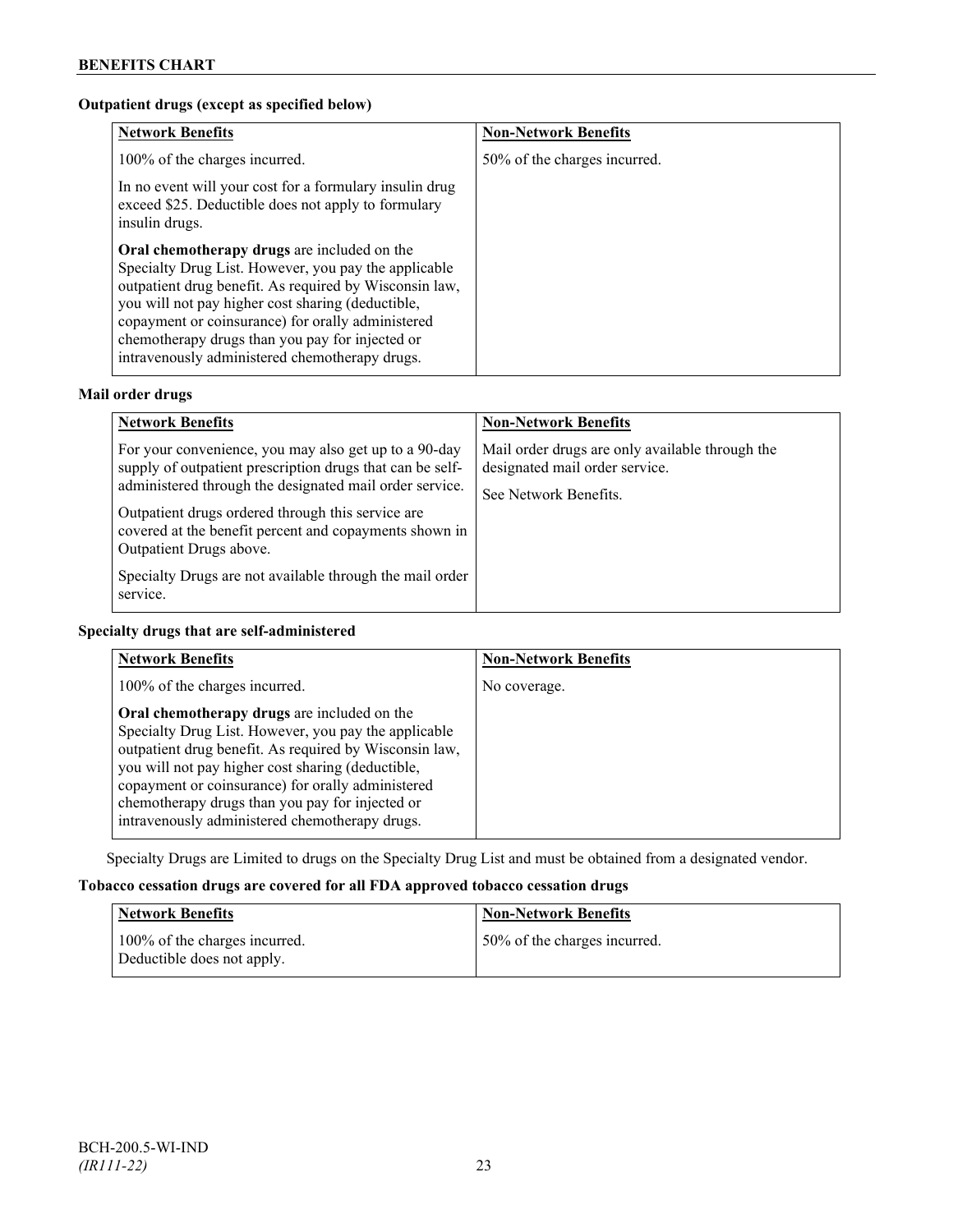## **Contraceptive drugs**

| <b>Network Benefits</b>                                                                                                                                         | <b>Non-Network Benefits</b>  |
|-----------------------------------------------------------------------------------------------------------------------------------------------------------------|------------------------------|
| 100% of the charges incurred for formulary drugs.<br>Deductible does not apply.                                                                                 | 50% of the charges incurred. |
| If a physician requests that a Non-Formulary<br>contraceptive drug be dispensed as written, the drug<br>will be covered at 100%, not subject to the deductible. |                              |

**ACA preventive medications.** We cover preventive medications currently recommended by USPSTF with an A or B rating if they are prescribed by your medical provider and they are listed on our Commercial ACA Preventive Drug List. Preventive medications are subject to periodic review and modification. Changes would be effective in accordance with the federal rules and reflected in our current medical coverage criteria for preventive care services.

| <b>Network Benefits</b>                                     | <b>Non-Network Benefits</b>  |
|-------------------------------------------------------------|------------------------------|
| 100% of the charges incurred.<br>Deductible does not apply. | 50% of the charges incurred. |

## **Limitations:**

- Certain drugs may require prior authorization as indicated on the Formulary. HealthPartners may require prior authorization for the drug and also the site where the drug will be provided. Certain drugs are subject to our utilization review process and quantity limits.
- Certain non-formulary drugs require prior authorization. In addition, certain drugs may be subject to any quantity limits applied as part of our trial program. The trial drug program applies to new prescriptions for certain drugs which have high toxicity, low tolerance, high costs and/or high potential for waste. Trial drugs are indicated on the formulary and/or the Specialty Drug List. Your first fill of a trial drug may be limited to less than a month supply. If the drug is well tolerated and effective, you will receive the remainder of your first month supply.
- If an Insured requests a brand name drug when there is a generic equivalent, the brand name drug will be covered up to the charge that would apply to the generic drug, minus any required copayment. If a physician requests that a brand name drug be dispensed as written, and we determine the brand name drug is medically necessary, the drug will be paid at the brand name drug benefit.
- We may require Insureds to try over-the-counter (OTC) drug alternatives before approving more costly formulary prescription drugs.
- Unless otherwise specified in the Prescription Drug Services section, you may receive up to a 30-day supply per prescription.
- New prescriptions to treat certain chronic conditions are Limited to a 30-day supply.
- A 90-day supply will be covered and dispensed only at pharmacies that participate in our extended day supply program.
- No more than a 30-day supply of Specialty Drugs will be covered and dispensed at a time unless it's a manufacturer supplied drug that cannot be split that supplies the Insured with more than a 30-day supply.

## **Not Covered:**

- Replacement of prescription drugs, medications, equipment and supplies due to loss, damage or theft.
- Nonprescription (over-the-counter) drugs or medications, including, but not Limited to, vitamins, supplements, homeopathic remedies, and non-FDA approved drugs, unless listed on the Formulary and prescribed by a physician or legally authorized health care provider under applicable state and federal law. This exclusion does not include over-thecounter contraceptives for women as allowed under the Affordable Care Act when the Insured obtains a prescription for the item. In addition, if the Insured obtains a prescription, this exclusion does not include aspirin to prevent cardiovascular disease for men and women of certain ages; folic acid supplements for women who may become pregnant; fluoride chemoprevention supplements for children without fluoride in their water source; and iron supplements for children ages 6-12 months who are at risk for anemia.
- All drugs for the treatment of sexual dysfunction.
- All drugs for the treatment of growth deficiency.
- Fertility drugs.
- Medical cannabis.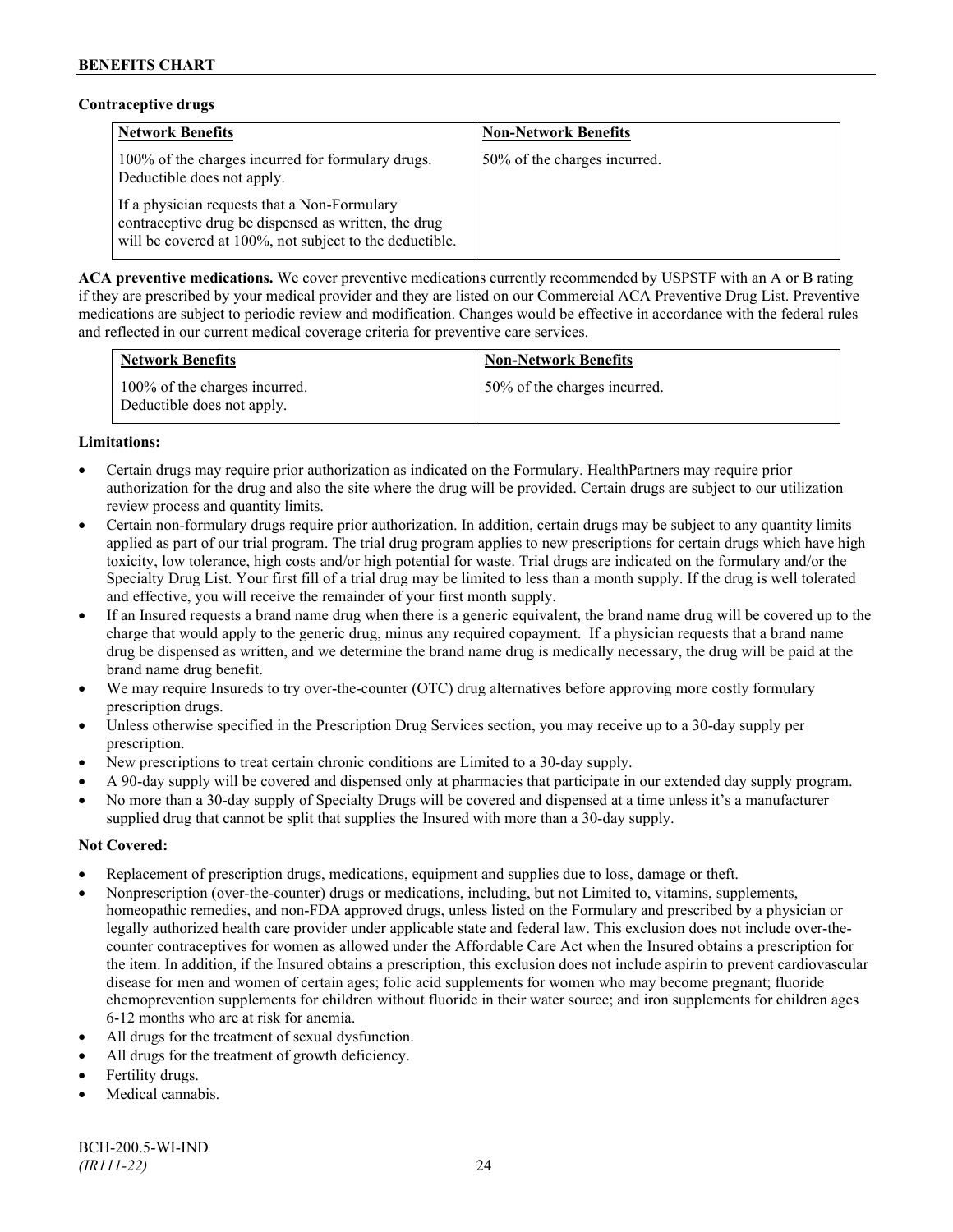- Drugs on the Excluded Drug List. The Excluded Drug List includes select drugs within a therapy class that are not eligible for coverage. This includes drugs that may be excluded for certain indications. The Excluded Drug List is available at [healthpartners.com.](http://www.healthpartners.com/)
- Drugs that are newly approved by the FDA until they are reviewed and approved by HealthPartners Pharmacy and Therapeutics Committee.
- Medical devices approved by the FDA will not be covered under the Prescription Drug Services section unless they are on our formulary. Covered medical devices are generally submitted and reimbursed under your medical benefits.
- See "Services Not Covered" in your Policy.

## **PREVENTIVE SERVICES**

## **Applicable Definitions:**

**Routine Preventive Services** are routine healthcare services that include screenings, check-ups and counseling to prevent illness, disease or other health problems before symptoms occur.

**Diagnostic Services** are services to help a provider understand your symptoms, diagnose illness and decide what treatment may be needed. They may be the same services that are listed as preventive services, but they are being used as diagnostic services. Your provider will determine if these services are preventive or diagnostic. These services are not preventive if received as part of a visit to diagnose, manage or maintain an acute or chronic medical condition, illness or injury. When that occurs, unless otherwise indicated below, standard deductibles, copayments or coinsurance apply.

#### **Covered Services:**

We cover preventive services that meet any of the requirements under the Affordable Care Act (ACA) shown in the bulleted items below. These preventive services are covered at 100% under the Network Benefits with no deductible, copayments or coinsurance. (If a preventive service is not required by the ACA and it is covered at a lower benefit level, it will be specified below.) Preventive benefits mandated under the ACA are subject to periodic review and modification. Changes would be effective in accordance with the federal rules. Preventive services mandated by the ACA include:

- Evidence-based items or services that have in effect a rating of A or B in the current recommendations of the United States Preventive Services Task Force with respect to the individual;
- Immunizations for routine use in children, adolescents, and adults that have in effect a recommendation from the Advisory Committee on Immunization Practices of the Centers for Disease Control and Prevention with respect to the individual;
- With respect to infants, children, and adolescents, evidence-informed preventive care and screenings provided for in comprehensive guidelines supported by the Health Resources and Services Administration; and
- With respect to women, preventive care and screenings provided for in comprehensive guidelines supported by the Health Resources and Services Administration.

Covered services are based on established medical policies, which are subject to periodic review and modification by the medical directors. These medical policies (medical coverage criteria) are available by calling Member Services, or logging on to your "*my*HealthPartners" account at [healthpartners.com.](http://www.healthpartners.com/)

#### **ACA and state mandated preventive services are covered as follows:**

**Routine health exams and periodic health assessments**. A physician or health care provider will counsel you as to how often health assessments are needed based on age, sex and health status. This includes screening and counseling for tobacco cessation and all FDA approved tobacco cessation medications including over-the-counter drugs (as shown in the Prescription Drug Services section).

| Network Benefits                                            | <b>Non-Network Benefits</b>  |
|-------------------------------------------------------------|------------------------------|
| 100% of the charges incurred.<br>Deductible does not apply. | 50% of the charges incurred. |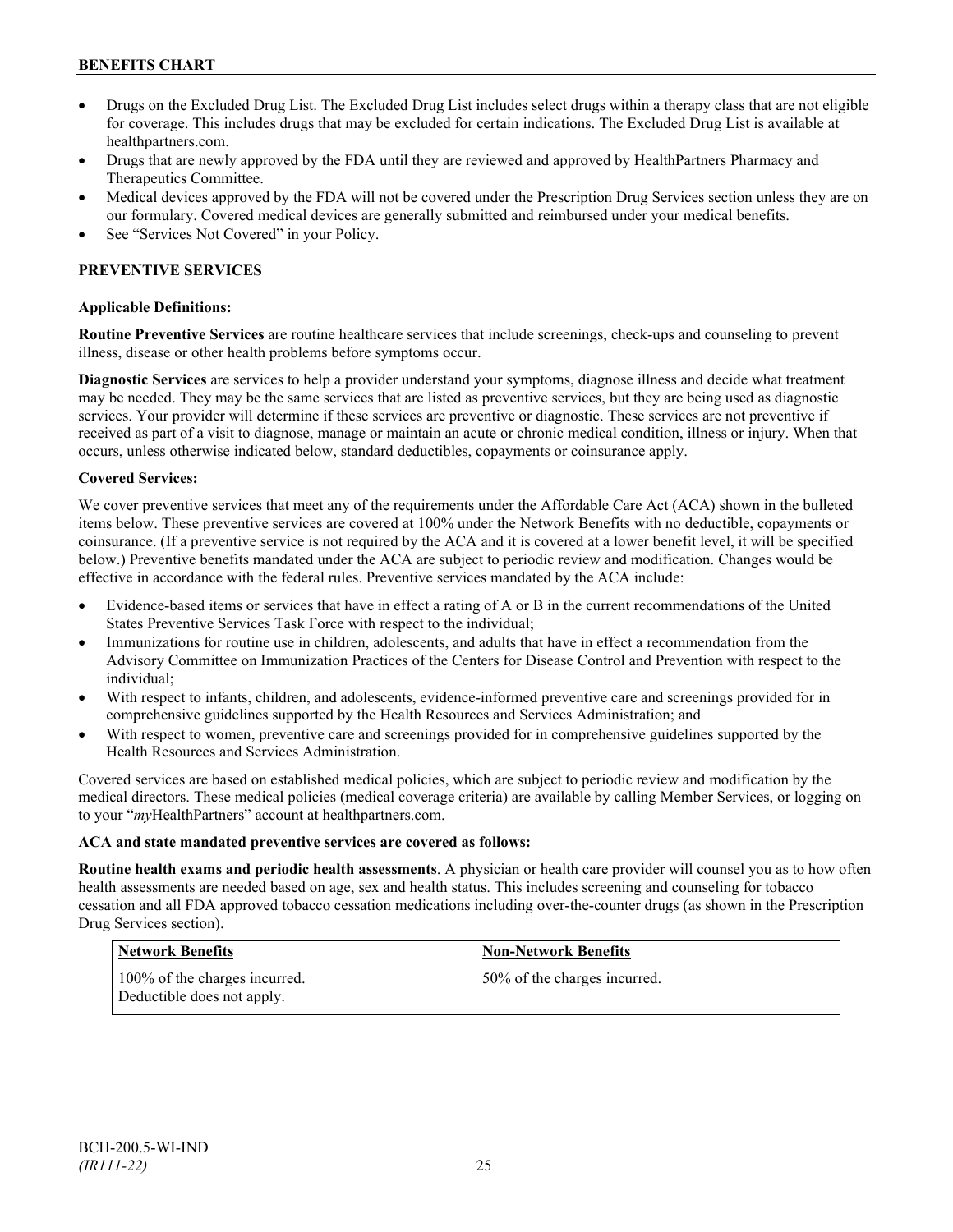**Child health supervision services.** This includes pediatric preventive services such as newborn screenings, appropriate immunizations, developmental assessments and laboratory services appropriate to the age of the child from birth to 72 months, and appropriate immunizations to age 18.

| Network Benefits                                            | <b>Non-Network Benefits</b>  |
|-------------------------------------------------------------|------------------------------|
| 100% of the charges incurred.<br>Deductible does not apply. | 50% of the charges incurred. |

#### **Routine prenatal care and exams**

| <b>Network Benefits</b>                                     | <b>Non-Network Benefits</b>   |
|-------------------------------------------------------------|-------------------------------|
| 100% of the charges incurred.<br>Deductible does not apply. | 150% of the charges incurred. |

**Routine postnatal care.** This includes health exams, assessments, education and counseling relating to the period immediately after childbirth.

| Network Benefits                                            | <b>Non-Network Benefits</b>  |
|-------------------------------------------------------------|------------------------------|
| 100% of the charges incurred.<br>Deductible does not apply. | 50% of the charges incurred. |

**Routine screening procedures for cancer.** This includes colorectal screening, digital rectal examinations and other cancer screenings recommended by the USPSTF with an A or B rating. Women's preventive health services below describe additional routine screening procedures for cancer.

| Network Benefits                                            | <b>Non-Network Benefits</b>  |
|-------------------------------------------------------------|------------------------------|
| 100% of the charges incurred.<br>Deductible does not apply. | 50% of the charges incurred. |

## **Routine eye and hearing exams for members under the age of 22**

| <b>Network Benefits</b>                                     | <b>Non-Network Benefits</b>  |
|-------------------------------------------------------------|------------------------------|
| 100% of the charges incurred.<br>Deductible does not apply. | 50% of the charges incurred. |

**Professional voluntary family planning services.** This includes services to prevent or delay a pregnancy, including counseling and education. Services must be provided by a licensed provider.

| <b>Network Benefits</b>                                     | <b>Non-Network Benefits</b>  |
|-------------------------------------------------------------|------------------------------|
| 100% of the charges incurred.<br>Deductible does not apply. | 50% of the charges incurred. |

#### **Adult immunizations**

| Network Benefits              | <b>Non-Network Benefits</b>   |
|-------------------------------|-------------------------------|
| 100% of the charges incurred. | 100% of the charges incurred. |
| Deductible does not apply.    | Deductible does not apply.    |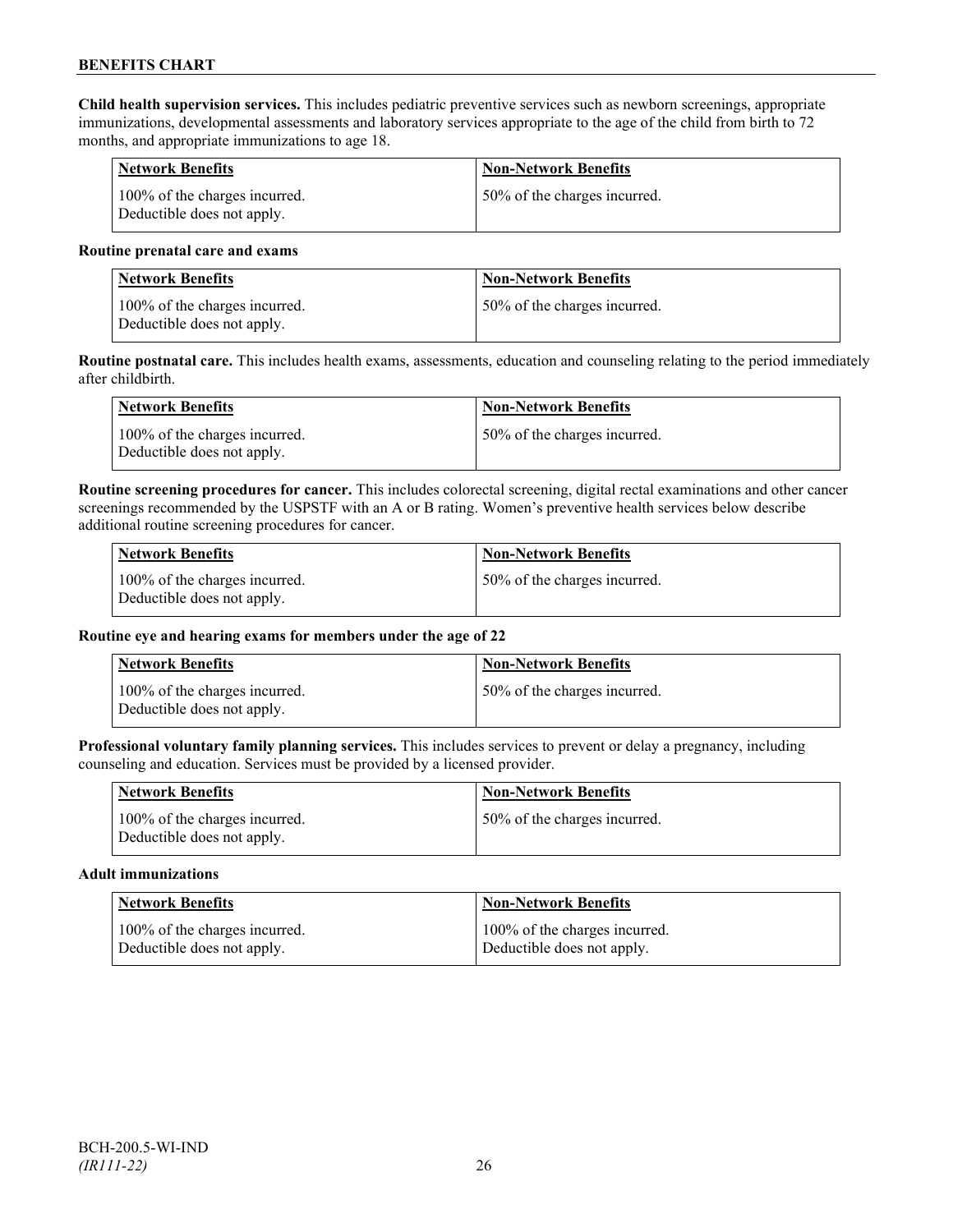**Women's preventive health services.** This includes mammograms, screenings for cervical cancer (pap smears), breast pumps, human papillomavirus (HPV) testing, counseling for sexually transmitted infections, counseling and screening for human immunodeficiency virus (HIV), and all FDA approved contraceptive methods as prescribed by a doctor, sterilization procedures, education and counseling (see the Prescription Drug Services section for coverage of oral contraceptive drugs). We also provide genetic screening for BRCA if someone in your family has the gene or you have a diagnosis of cancer.

The U.S. Preventive Services Task Force (USPSTF) recommends screening mammography, with or without clinical breast examination (CBE), every 1-2 years for women aged 40 and older. For women age 50 and older, we cover an annual mammogram.

| <b>Network Benefits</b>                                     | <b>Non-Network Benefits</b>  |
|-------------------------------------------------------------|------------------------------|
| 100% of the charges incurred.<br>Deductible does not apply. | 50% of the charges incurred. |

**Obesity screening and management.** We cover obesity screening and counseling for all ages during a routine preventive care exam. If you are age 18 or older and have a body mass index of 30 or more, we also cover intensive obesity management to help you lose weight. Your primary care doctor can coordinate these services.

| <b>Network Benefits</b>                                     | <b>Non-Network Benefits</b>  |
|-------------------------------------------------------------|------------------------------|
| 100% of the charges incurred.<br>Deductible does not apply. | 50% of the charges incurred. |

## **In addition to any ACA or state mandated preventive services referenced above, we cover the following eligible preventive services:**

#### **Routine hearing exams for adults age 22 and older**

| Network Benefits              | Non-Network Benefits         |
|-------------------------------|------------------------------|
| 100% of the charges incurred. | 50% of the charges incurred. |

## **Eye exams for adults diagnosed with diabetes**

| Network Benefits                                            | <b>Non-Network Benefits</b>  |
|-------------------------------------------------------------|------------------------------|
| 100% of the charges incurred.<br>Deductible does not apply. | 50% of the charges incurred. |

**Ovarian cancer surveillance tests for women who are at risk.** "At risk for ovarian cancer" means (1) having a family history that includes any of the following: one or more first-degree or second-degree relatives with ovarian cancer, clusters of female relatives with breast cancer or nonpolyposis colorectal cancer; or (2) testing positive for BRCA1 or BRCA2 mutations. "Surveillance tests for ovarian cancer" means annual screening using: CA-125 serum tumor marker testing, transvaginal ultrasound, pelvic examination or other proven ovarian cancer screening tests currently being evaluated by the federal Food and Drug Administration or by the National Cancer Institute.

| <b>Network Benefits</b>                                 | <b>Non-Network Benefits</b>                             |
|---------------------------------------------------------|---------------------------------------------------------|
| Coverage level is same as corresponding Network         | Coverage level is same as corresponding Non-Network     |
| Benefit, depending on type of service provided, such as | Benefit, depending on type of service provided, such as |
| Diagnostic Imaging Services, Laboratory Services        | Diagnostic Imaging Services, Laboratory Services        |
| Office Visits for Illness or Injury, or Preventive      | Office Visits for Illness or Injury, or Preventive      |
| Services.                                               | Services.                                               |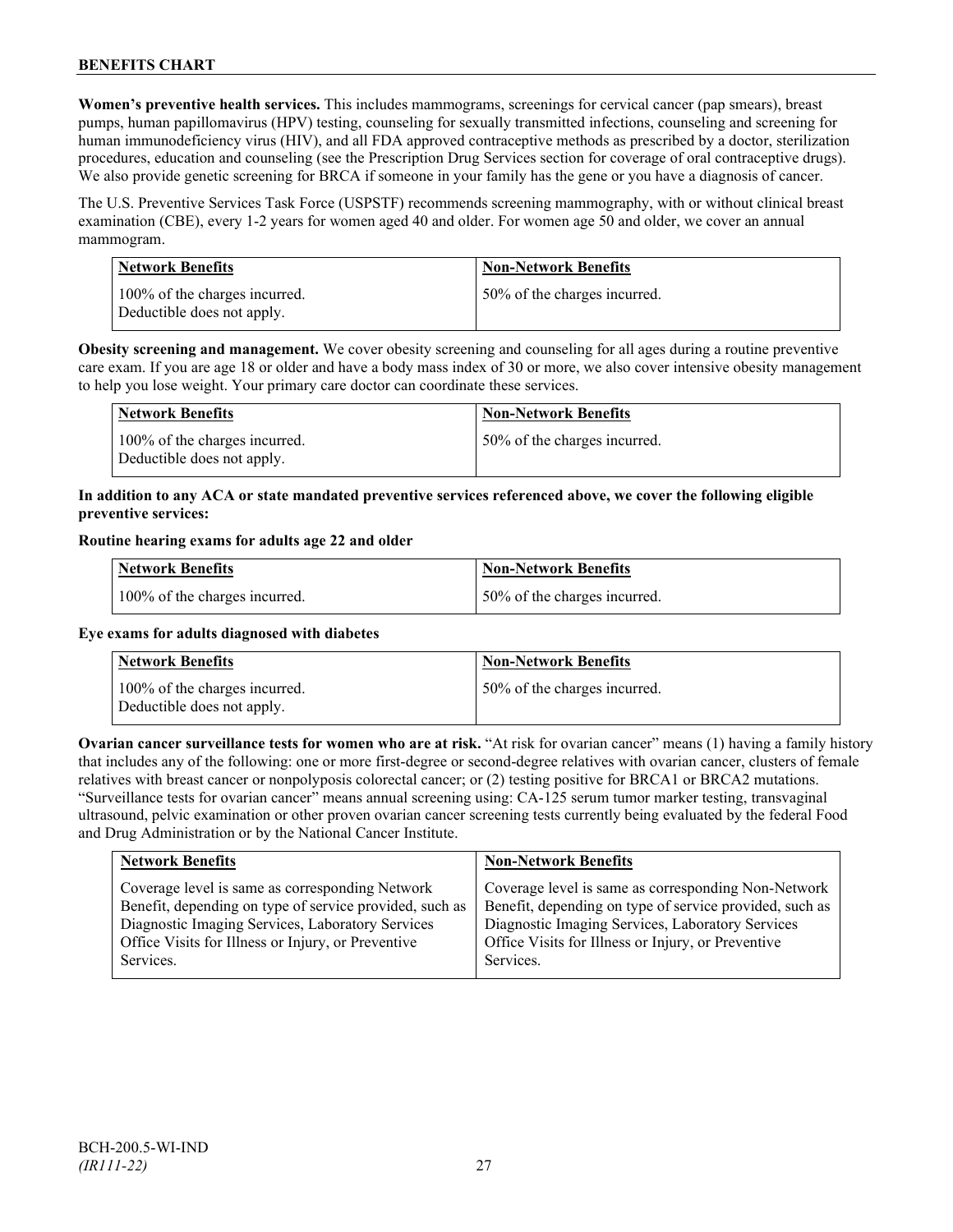### **Limitations:**

• Services are not preventive if received as part of a visit to diagnose, manage or maintain an acute or chronic medical condition, illness or injury. When that occurs, unless otherwise indicated above, standard deductibles, copayments or coinsurance apply.

#### **Not Covered:**

- Routine eye exams for adults age 22 and older.
- See "Services Not Covered" in your Policy.

#### **TELEHEALTH/TELEMEDICINE SERVICES**

#### **Definitions:**

**Telehealth, Telemedicine, or Virtual Care.** This is a means of communication between a health care professional and a patient. This includes the use of secure electronic information, imaging, and communication technologies, including:

- interactive audio or audio-video
- interactive audio with store-and-forward technology
- chat-based and email-based systems
- physician-to-physician consultation
- patient education
- data transmission
- data interpretation
- digital diagnostics (algorithm-enabled diagnostic support)
- digital therapeutics (the use of personal health devices and sensors, either alone or in combination with conventional drug therapies, for disease prevention and management)

#### Services can be delivered:

Synchronously: the patient and health care professional are engaging with one another at the same time; or Asynchronously: the patient and health care professional engage with each other at different points in time.

**Telephone Visits.** Live, synchronous, interactive encounters over the telephone between a patient and a healthcare provider.

**E-Visit or Chat-Based Visits.** Asynchronous online or mobile app encounters to discuss a patient's personal health information, vital signs, and other physiologic data or diagnostic images. The healthcare provider reviews and delivers a consultation, diagnosis, prescription or treatment plan after reviewing the patient's visit information.

**Virtuwell<sup>®</sup>**. This is an online service for you to receive a diagnosis and treatment for certain conditions, such as a cold, flu, ear pain and sinus infections. You may access the Virtuwell website at [virtuwell.com.](https://www.virtuwell.com/)

**Video Visits.** Live, synchronous, interactive encounters using secure web-based video between a patient and a healthcare provider.

#### **Covered Services:**

The Plan covers the following methods of receiving care for services that would be eligible under the Plan if the service were provided in person.

#### **Scheduled telephone visits**

| <b>Network Benefits</b>       | Non-Network Benefits         |
|-------------------------------|------------------------------|
| 100% of the charges incurred. | 50% of the charges incurred. |

#### **E-visits**

## **Access to online care through Virtuwell at [virtuwell.com](http://www.virtuwell.com/)**

| Network Benefits              | <b>Non-Network Benefits</b> |
|-------------------------------|-----------------------------|
| 100% of the charges incurred. | No coverage.                |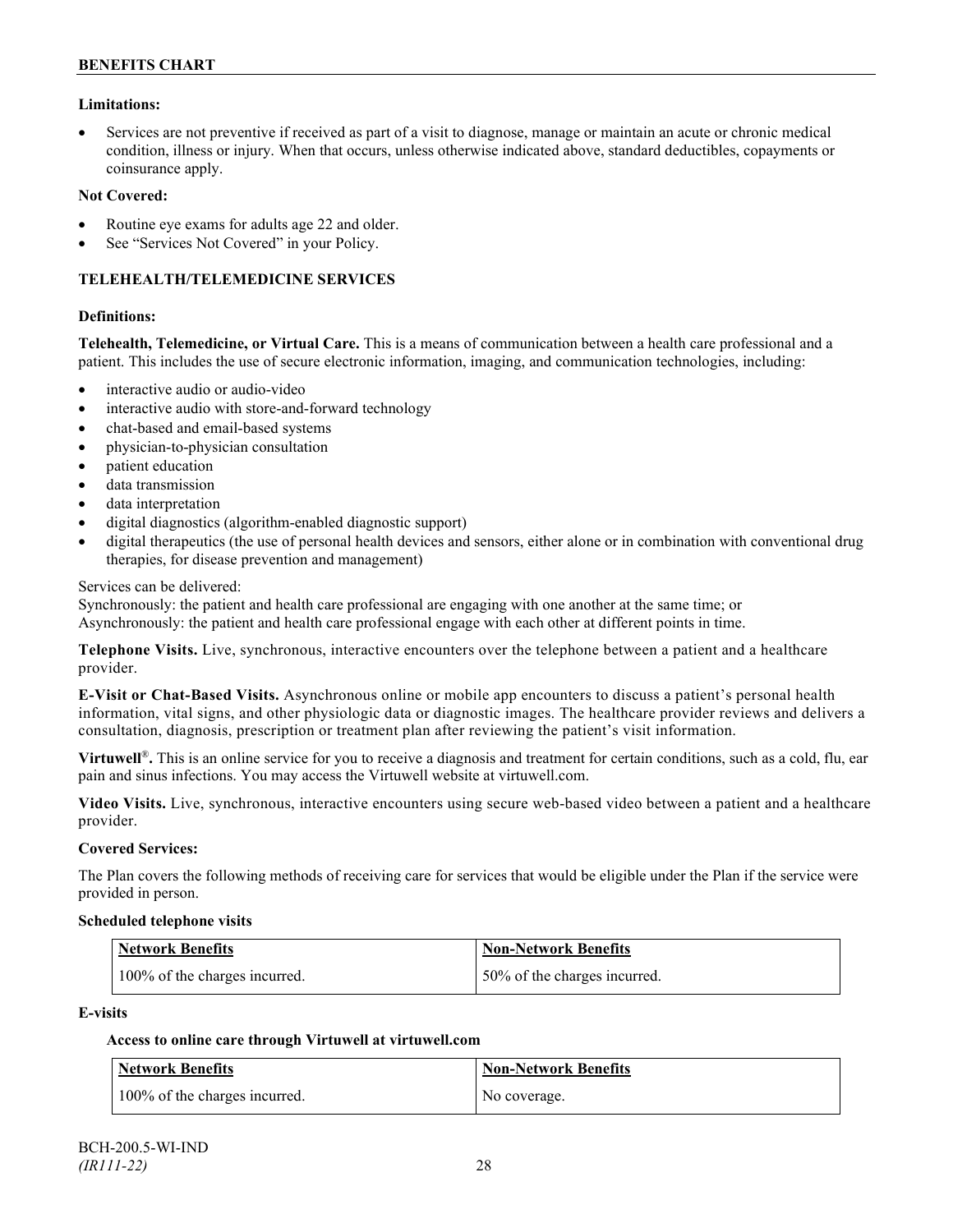### **All other E-visits**

| <b>Network Benefits</b>       | <b>Non-Network Benefits</b>  |
|-------------------------------|------------------------------|
| 100% of the charges incurred. | 50% of the charges incurred. |

### **Not Covered:**

See "Services Not Covered" in your Policy.

## **TRANSPLANT SERVICES**

#### **Applicable Definitions:**

**Autologous.** This is when the source of cells is from the individual's own marrow or stem cells.

**Allogeneic.** This is when the source of cells is from a related or unrelated donor's marrow or stem cells.

**Allogeneic Bone Marrow Transplant.** This is when the bone marrow is harvested from the related or unrelated donor and stored. The patient undergoes treatment which includes tumor ablation with high-dose chemotherapy and/or radiation. The bone marrow is reinfused (transplanted).

**Autologous Bone Marrow Transplant.** This is when the bone marrow is harvested from the individual and stored. The patient undergoes treatment which includes tumor ablation with high-dose chemotherapy and/or radiation. The bone marrow is reinfused (transplanted).

**Autologous/Allogeneic Stem Cell Support.** This is a treatment process that includes stem cell harvest from either bone marrow or peripheral blood, tumor ablation with high-dose chemotherapy and/or radiation, stem cell reinfusion, and related care. Autologous/allogeneic bone marrow transplantation and high dose chemotherapy with peripheral stem cell rescue/support are considered to be autologous/allogeneic stem cell support.

**Designated Transplant Center.** This is any health care provider, group or association of health care providers designated by us to provide services, supplies or drugs for specified transplants for our Insureds.

**Transplant Services.** This is transplantation (including retransplants) of the human organs or tissue listed below, including all related post-surgical treatment, follow-up care and drugs and multiple transplants for a related cause. Transplant services do not include other organ or tissue transplants or surgical implantation of mechanical devices functioning as a human organ, except surgical implantation of an FDA approved Ventricular Assist Device (VAD) or total artificial heart, functioning as a temporary bridge to heart transplantation.

Prior authorization is required prior to consultation to support coordination of care and benefits.

## **Covered Services:**

We cover eligible transplant services (as defined above) while you are covered under your Policy. Transplants that will be considered for coverage are Limited to the following:

- Kidney transplants for end-stage disease.
- Cornea transplants for end-stage disease.
- Heart transplants for end-stage disease.
- Lung transplants or heart/lung transplants for: (1) primary pulmonary hypertension; (2) Eisenmenger's syndrome; (3) endstage pulmonary fibrosis; (4) alpha 1 antitrypsin disease; (5) cystic fibrosis; and (6) emphysema.
- Liver transplants for: (1) biliary atresia in children; (2) primary biliary cirrhosis; (3) post-acute viral infection (including hepatitis A, hepatitis B antigen e negative and hepatitis C) causing acute atrophy or post-necrotic cirrhosis; (4) primary sclerosing cholangitis; (5) alcoholic cirrhosis; and (6) hepatocellular carcinoma.
- Allogeneic bone marrow transplants or peripheral stem cell support associated with high dose chemotherapy for : (1) acute myelogenous leukemia; (2) acute lymphocytic leukemia; (3) chronic myelogenous leukemia; (4) severe combined immunodeficiency disease; (5) Wiskott-Aldrich syndrome; (6) aplastic anemia; (7) sickle cell anemia; (8) non-relapsed or relapsed non-Hodgkin's lymphoma; (9) multiple myeloma; and (10) testicular cancer.
- Autologous bone marrow transplants or peripheral stem cell support associated with high-dose chemotherapy for: (1) acute leukemia; (2) non-Hodgkin's lymphoma; (3) Hodgkin's disease; (4) Burkitt's lymphoma; (5) neuroblastoma; (6) multiple myeloma; (7) chronic myelogenous leukemia; and (8) non-relapsed non-Hodgkin's lymphoma.